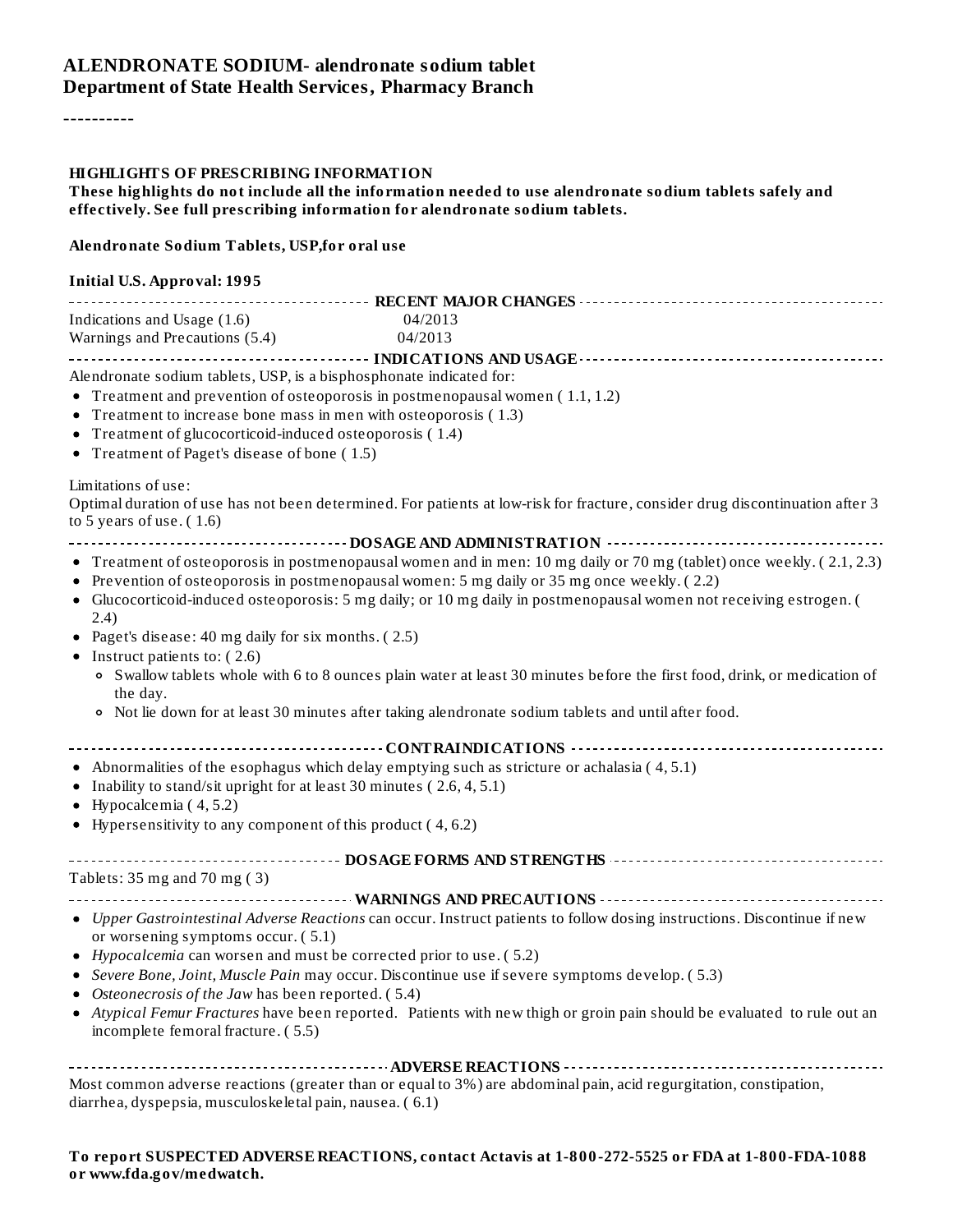- **DRUG INTERACTIONS** Calcium supplements, antacids, or oral medications containing multivalent cations interfere with absorption of alendronate. ( 2.6, 7.1)
- Use caution when co-prescribing aspirin/nonsteroidal anti-inflammatory drugs that may worsen gastrointestinal irritation. ( 7.2, 7.3)
- **USE IN SPECIFIC POPULATIONS**
- Alendronate sodium tablets are not indicated for use in pediatric patients. ( 8.4)
- Alendronate sodium tablets are not recommended in patients with renal impairment (creatinine clearance less than 35 mL/min). ( 2.8, 5.6, 8.6)
- **See 17 for PATIENT COUNSELING INFORMATION and Medication Guide.**

**Revised: 12/2014**

### **FULL PRESCRIBING INFORMATION: CONTENTS\* 1 INDICATIONS AND USAGE**

- **1.1 Treatment of Osteoporosis in Postmenopausal Women**
- **1.2 Prevention of Osteoporosis in Postmenopausal Women**
- **1.3 Treatment to Increas e Bone Mass in Men with Osteoporosis**
- **1.4 Treatment of Glucocorticoid-Induced Osteoporosis**
- **1.5 Treatment of Paget's Dis eas e of Bone**
- **1.6 Important Limitations of Us e**
- **2 DOSAGE AND ADMINISTRATION**
	- **2.1 Treatment of Osteoporosis in Postmenopausal Women**
	- **2.2 Prevention of Osteoporosis in Postmenopausal Women**
	- **2.3 Treatment to Increas e Bone Mass in Men with Osteoporosis**
	- **2.4 Treatment of Glucocorticoid-Induced Osteoporosis**
	- **2.5 Treatment of Paget's Dis eas e of Bone**
	- **2.6 Important Administration Instructions**
	- **2.7 Recommendations for Calcium and Vitamin D Supplementation**
	- **2.8 Administration Instructions for Miss ed Dos es**
- **4 CONTRAINDICATIONS**
- **3 DOSAGE FORMS AND STRENGTHS**
- **5 WARNINGS AND PRECAUTIONS**
	- **5.1 Upper Gastrointestinal Advers e Reactions**
	- **5.2 Mineral Metabolism**
	- **5.3 Mus culoskeletal Pain**
	- **5.4 Osteonecrosis of the Jaw**
	- **5.5 Atypical Subtrochanteric and Diaphys eal Femoral Fractures**
	- **5.6 Renal Impairment**
- **5.7 Glucocorticoid-Induced Osteoporosis**
- **6 ADVERSE REACTIONS**
	- **6.1 Clinical Trials Experience**
	- **6.2 Postmarketing Experience**
- **7 DRUG INTERACTIONS**
	- **7.1 Calcium Supplements/Antacids**
	- **7.2 Aspirin**
	- **7.3 Nonsteroidal Anti-Inflammatory Drugs**
- **8 USE IN SPECIFIC POPULATIONS**
	- **8.1 Pregnancy**
	- **8.3 Nursing Mothers**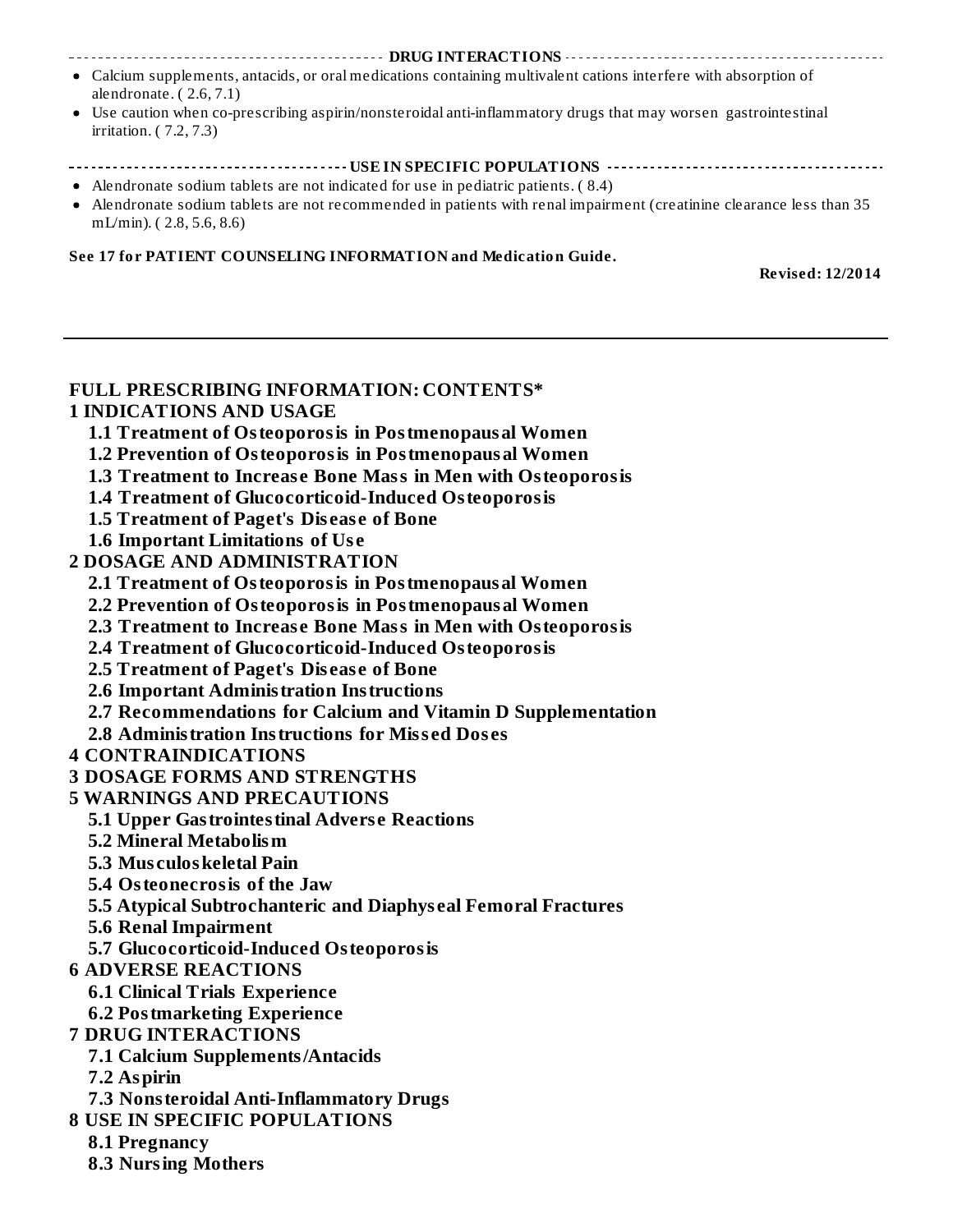**8.4 Pediatric Us e 8.5 Geriatric Us e 8.6 Renal Impairment 8.7 Hepatic Impairment 10 OVERDOSAGE 11 DESCRIPTION 12 CLINICAL PHARMACOLOGY 12.1 Mechanism of Action 12.2 Pharmacodynamics 12.3 Pharmacokinetics 13 NONCLINICAL TOXICOLOGY 13.1 Carcinogenesis, Mutagenesis, Impairment of Fertility 13.2 Animal Toxicology and/or Pharmacology 14 CLINICAL STUDIES 14.1 Treatment of Osteoporosis in Postmenopausal Women 14.2 Prevention of Osteoporosis in Postmenopausal Women 14.3 Treatment to Increas e Bone Mass in Men with Osteoporosis 14.4 Treatment of Glucocorticoid-Induced Osteoporosis 14.5 Treatment of Paget's Dis eas e of Bone 16 HOW SUPPLIED/STORAGE AND HANDLING 17 PATIENT COUNSELING INFORMATION 17.1 Osteoporosis Recommendations, Including Calcium and Vitamin D Supplementation 17.2 Dosing Instructions**

\* Sections or subsections omitted from the full prescribing information are not listed.

# **FULL PRESCRIBING INFORMATION**

### **1 INDICATIONS AND USAGE**

### **1.1 Treatment of Osteoporosis in Postmenopausal Women**

Alendronate sodium tablets, USP are indicated for the treatment of osteoporosis in postmenopausal women. In postmenopausal women, alendronate sodium tablets, USP increase bone mass and reduces the incidence of fractures, including those of the hip and spine (vertebral compression fractures). *[See Clinical Studies (14.1).]*

### **1.2 Prevention of Osteoporosis in Postmenopausal Women**

Alendronate sodium tablets, USP are indicated for the prevention of postmenopausal osteoporosis *[see Clinical Studies (14.2)].*

### **1.3 Treatment to Increas e Bone Mass in Men with Osteoporosis**

Alendronate sodium tablets, USP are indicated for treatment to increase bone mass in men with osteoporosis *[see Clinical Studies (14.3)].*

### **1.4 Treatment of Glucocorticoid-Induced Osteoporosis**

Alendronate sodium tablets, USP are indicated for the treatment of glucocorticoid-induced osteoporosis in men and women receiving glucocorticoids in a daily dosage equivalent to 7.5 mg or greater of prednisone and who have low bone mineral density *[see Clinical Studies (14.4)].*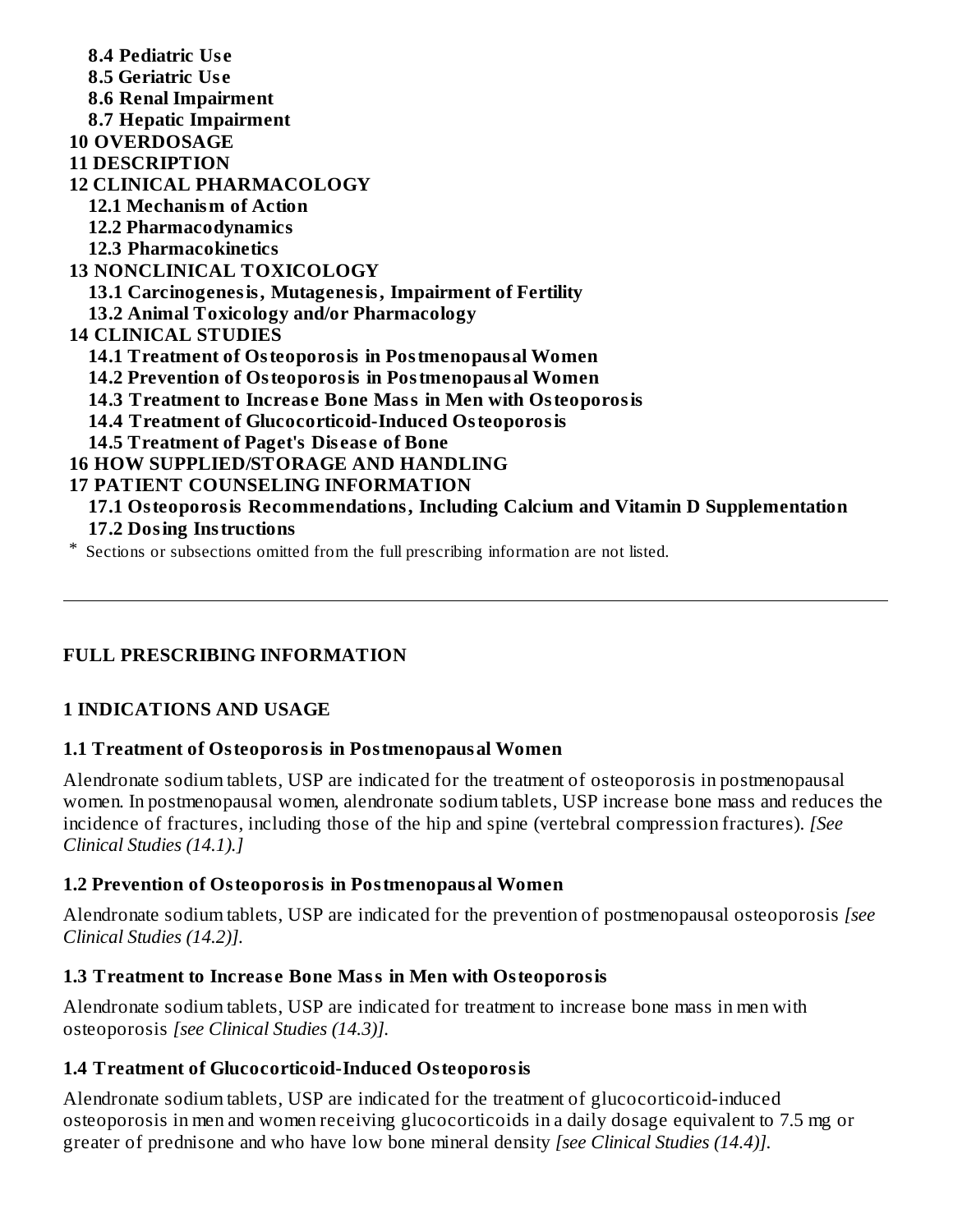# **1.5 Treatment of Paget's Dis eas e of Bone**

Alendronate sodium tablets, USP are indicated for the treatment of Paget's disease of bone in men and women. Treatment is indicated in patients with Paget's disease of bone who have alkaline phosphatase at least two times the upper limit of normal, or those who are symptomatic, or those at risk for future complications from their disease. *[See Clinical Studies (14.5).]*

### **1.6 Important Limitations of Us e**

The optimal duration of use has not been determined. The safety and effectiveness of alendronate sodium tablets, USP for the treatment of osteoporosis are based on clinical data of four years duration. All patients on bisphosphonate therapy should have the need for continued therapy re-evaluated on a periodic basis. Patients at low-risk for fracture should be considered for drug discontinuation after 3 to 5 years of use. Patients who discontinue therapy should have their risk for fracture re-evaluated periodically.

# **2 DOSAGE AND ADMINISTRATION**

### **2.1 Treatment of Osteoporosis in Postmenopausal Women**

The recommended dosage is:

• one 70 mg tablet once weekly

### or

• one 10 mg tablet once daily

### **2.2 Prevention of Osteoporosis in Postmenopausal Women**

The recommended dosage is:

• one 35 mg tablet once weekly

or

• one 5 mg tablet once daily

### **2.3 Treatment to Increas e Bone Mass in Men with Osteoporosis**

The recommended dosage is:

• one 70 mg tablet once weekly

or

one 10 mg tablet once daily  $\bullet$ 

# **2.4 Treatment of Glucocorticoid-Induced Osteoporosis**

The recommended dosage is one 5 mg tablet once daily, except for postmenopausal women not receiving estrogen, for whom the recommended dosage is one 10 mg tablet once daily.

# **2.5 Treatment of Paget's Dis eas e of Bone**

The recommended treatment regimen is 40 mg once a day for six months.

# *Re-treatment of Paget's Disease*

Re-treatment with alendronate sodium tablets may be considered, following a six-month post-treatment evaluation period in patients who have relapsed, based on increases in serum alkaline phosphatase, which should be measured periodically. Re-treatment may also be considered in those who failed to normalize their serum alkaline phosphatase.

### **2.6 Important Administration Instructions**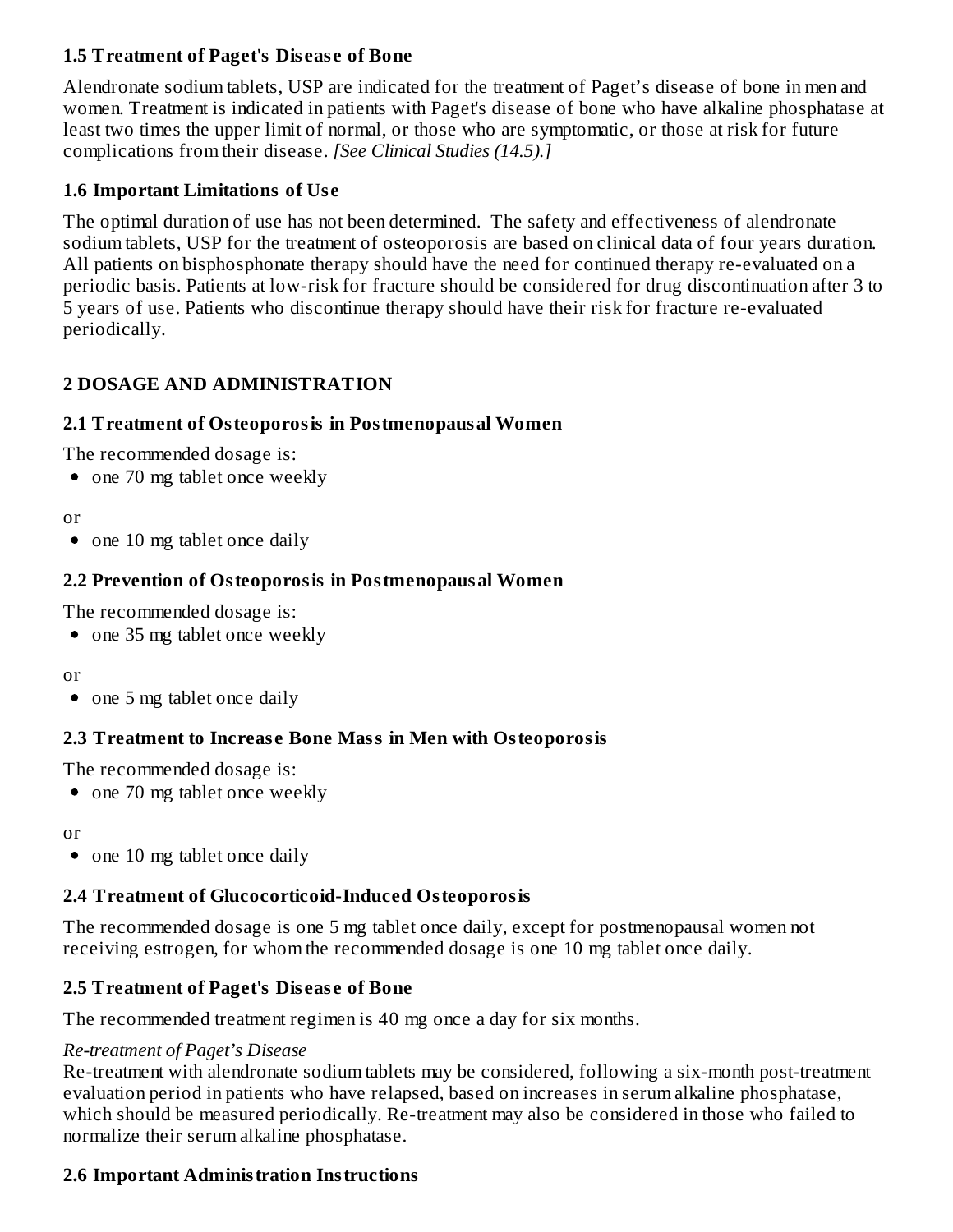Instruct patients to do the following:

- Take alendronate sodium tablets *at least* one-half hour before the first food, beverage, or medication of the day with plain water only *[see Patient Counseling Information ( 17.2)].* Other beverages (including mineral water), food, and some medications are likely to reduce the absorption of alendronate sodium tablets *[see Drug Interactions ( 7.1)].* Waiting less than 30 minutes, or taking alendronate sodium tablets with food, beverages (other than plain water) or other medications will lessen the effect of alendronate sodium tablets by decreasing its absorption into the body.
- Take alendronate sodium tablets upon arising for the day. To facilitate delivery to the stomach and thus reduce the potential for esophageal irritation, an alendronate sodium tablet should be swallowed with a full glass of water (6 to 8 ounces). Patients should not lie down for at least 30 minutes and until after their first food of the day. Alendronate sodium tablets should not be taken at bedtime or before arising for the day. Failure to follow these instructions may increase the risk of esophageal adverse experiences *[see Warnings and Precautions ( 5.1) and Patient Counseling Information ( 17.2)].*

# **2.7 Recommendations for Calcium and Vitamin D Supplementation**

Instruct patients to take supplemental calcium if dietary intake is inadequate *[see Warnings and Precautions (5.2)].* Patients at increased risk for vitamin D insufficiency (e.g., over the age of 70 years, nursing home-bound, or chronically ill) may need vitamin D supplementation. Patients with gastrointestinal malabsorption syndromes may require higher doses of vitamin D supplementation and measurement of 25-hydroxyvitamin D should be considered.

Patients treated with glucocorticoids should receive adequate amounts of calcium and vitamin D.

# **2.8 Administration Instructions for Miss ed Dos es**

If a once-weekly dose of alendronate sodium tablets is missed, instruct patients to take one dose on the morning after they remember. They should not take two doses on the same day but should return to taking one dose once a week, as originally scheduled on their chosen day *.*

# **4 CONTRAINDICATIONS**

Alendronate sodium is contraindicated in patients with the following conditions:

- Abnormalities of the esophagus which delay esophageal emptying such as stricture or achalasia *[see Warnings and Precautions (5.1)]*
- Inability to stand or sit upright for at least 30 minutes *[see Dosage and Administration (2.6); Warnings and Precautions (5.1)]*
- Hypocalcemia *[see Warnings and Precautions (5.2)]*
- Hypersensitivity to any component of this product. Hypersensitivity reactions including urticaria and angioedema have been reported *[see Adverse Reactions (6.2)].*

# **3 DOSAGE FORMS AND STRENGTHS**

• 35 mg tablets are white to off-white oval tablet embossed with "**AN35**" on one side and " $\sum$ " on the other side.

• 70 mg tablets are white to off-white oval tablet embossed with "AN70" on one side and "<sup>></sup> " on the other side.

# **5 WARNINGS AND PRECAUTIONS**

# **5.1 Upper Gastrointestinal Advers e Reactions**

Alendronate sodium, like other bisphosphonates administered orally, may cause local irritation of the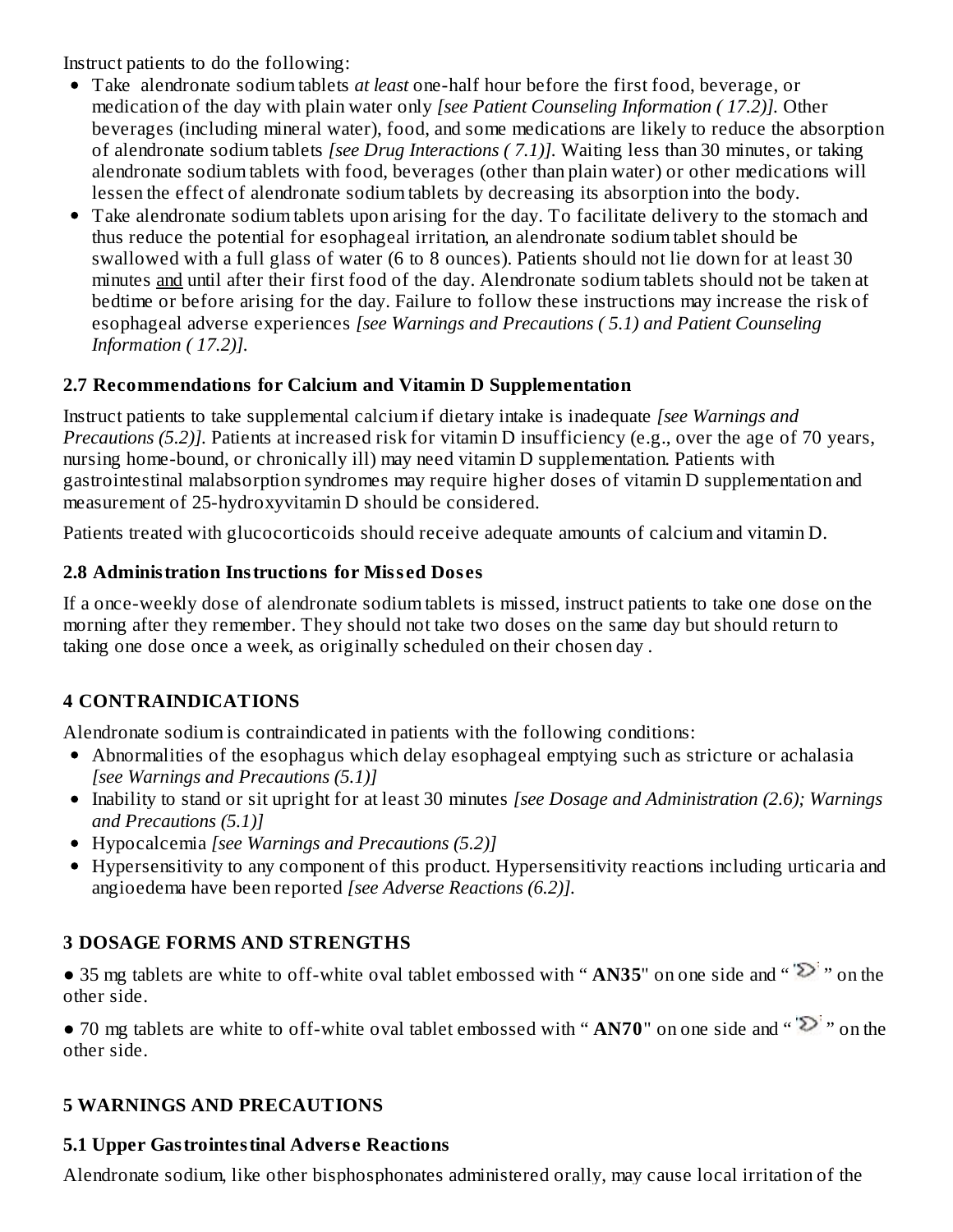upper gastrointestinal mucosa. Because of these possible irritant effects and a potential for worsening of the underlying disease, caution should be used when alendronate sodium is given to patients with active upper gastrointestinal problems (such as known Barrett's esophagus, dysphagia, other esophageal diseases, gastritis, duodenitis, or ulcers).

Esophageal adverse experiences, such as esophagitis, esophageal ulcers and esophageal erosions, occasionally with bleeding and rarely followed by esophageal stricture or perforation, have been reported in patients receiving treatment with oral bisphosphonates including alendronate sodium. In some cases these have been severe and required hospitalization. Physicians should therefore be alert to any signs or symptoms signaling a possible esophageal reaction and patients should be instructed to discontinue alendronate sodium and seek medical attention if they develop dysphagia, odynophagia, retrosternal pain or new or worsening heartburn.

The risk of severe esophageal adverse experiences appears to be greater in patients who lie down after taking oral bisphosphonates including alendronate sodium and/or who fail to swallow oral bisphosphonates including alendronate sodium with the recommended full glass (6 to 8 ounces) of water, and/or who continue to take oral bisphosphonates including alendronate sodium after developing symptoms suggestive of esophageal irritation. Therefore, it is very important that the full dosing instructions are provided to, and understood by, the patient *[see Dosage and Administration (2.6)].* In patients who cannot comply with dosing instructions due to mental disability, therapy with alendronate sodium should be used under appropriate supervision.

There have been postmarketing reports of gastric and duodenal ulcers with oral bisphosphonate use, some severe and with complications, although no increased risk was observed in controlled clinical trials *[see Adverse Reactions (6.2)].*

# **5.2 Mineral Metabolism**

Hypocalcemia must be corrected before initiating therapy with alendronate sodium *[see Contraindications (4)].* Other disorders affecting mineral metabolism (such as vitamin D deficiency) should also be effectively treated. In patients with these conditions, serum calcium and symptoms of hypocalcemia should be monitored during therapy with alendronate sodium.

Presumably due to the effects of alendronate sodium on increasing bone mineral, small, asymptomatic decreases in serum calcium and phosphate may occur, especially in patients with Paget's disease, in whom the pretreatment rate of bone turnover may be greatly elevated, and in patients receiving glucocorticoids, in whom calcium absorption may be decreased.

Ensuring adequate calcium and vitamin D intake is especially important in patients with Paget's disease of bone and in patients receiving glucocorticoids.

# **5.3 Mus culoskeletal Pain**

In postmarketing experience, severe and occasionally incapacitating bone, joint, and/or muscle pain has been reported in patients taking bisphosphonates that are approved for the prevention and treatment of osteoporosis *[see Adverse Reactions (6.2)].* This category of drugs includes alendronate sodium. Most of the patients were postmenopausal women. The time to onset of symptoms varied from one day to several months after starting the drug. Discontinue use if severe symptoms develop. Most patients had relief of symptoms after stopping. A subset had recurrence of symptoms when rechallenged with the same drug or another bisphosphonate.

In placebo-controlled clinical studies of alendronate sodium, the percentages of patients with these symptoms were similar in the alendronate sodium and placebo groups.

# **5.4 Osteonecrosis of the Jaw**

Osteonecrosis of the jaw (ONJ), which can occur spontaneously, is generally associated with tooth extraction and/or local infection with delayed healing, and has been reported in patients taking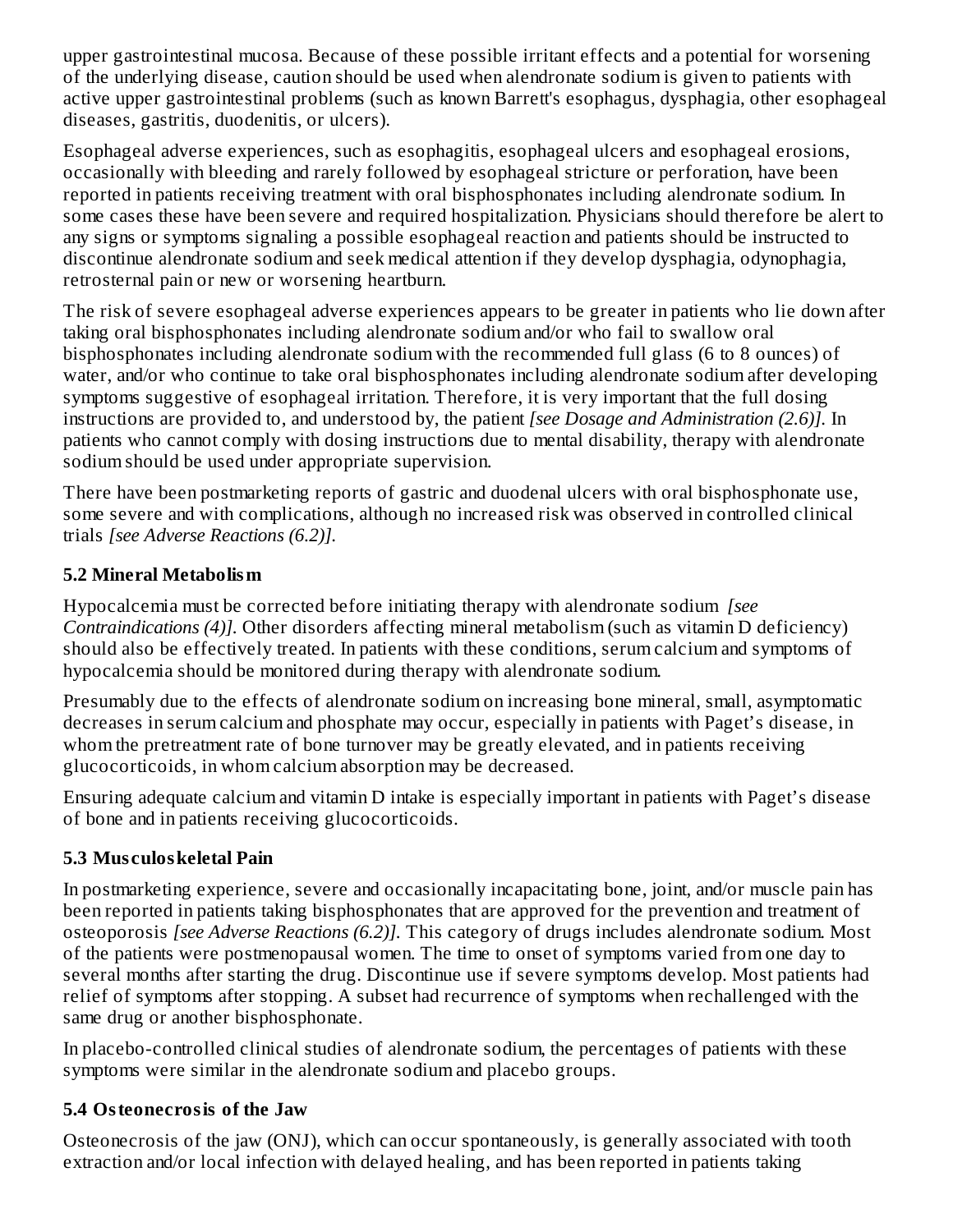bisphosphonates, including alendronate sodium. Known risk factors for osteonecrosis of the jaw include invasive dental procedures (e.g., tooth extraction, dental implants, boney surgery), diagnosis of cancer, concomitant therapies (e.g., chemotherapy, corticosteroids), poor oral hygiene, and co-morbid disorders (e.g., periodontal and/or other pre-existing dental disease, anemia, coagulopathy, infection, ill-fitting dentures). The risk of ONJ may increase with duration of exposure to bisphosphonates.

For patients requiring invasive dental procedures, discontinuation of bisphosphonate treatment may reduce the risk for ONJ. Clinical judgment of the treating physician and/or oral surgeon should guide the management plan of each patient based on individual benefit/risk assessment.

Patients who develop osteonecrosis of the jaw while on bisphosphonate therapy should receive care by an oral surgeon. In these patients, extensive dental surgery to treat ONJ may exacerbate the condition. Discontinuation of bisphosphonate therapy should be considered based on individual benefit/risk assessment.

# **5.5 Atypical Subtrochanteric and Diaphys eal Femoral Fractures**

Atypical, low-energy, or low trauma fractures of the femoral shaft have been reported in bisphosphonate-treated patients. These fractures can occur anywhere in the femoral shaft from just below the lesser trochanter to above the supracondylar flare and are transverse or short oblique in orientation without evidence of comminution. Causality has not been established as these fractures also occur in osteoporotic patients who have not been treated with bisphosphonates.

Atypical femur fractures most commonly occur with minimal or no trauma to the affected area. They may be bilateral and many patients report prodromal pain in the affected area, usually presenting as dull, aching thigh pain, weeks to months before a complete fracture occurs. A number of reports note that patients were also receiving treatment with glucocorticoids (e.g. prednisone) at the time of fracture.

Any patient with a history of bisphosphonate exposure who presents with thigh or groin pain should be suspected of having an atypical fracture and should be evaluated to rule out an incomplete femur fracture. Patients presenting with an atypical fracture should also be assessed for symptoms and signs of fracture in the contralateral limb. Interruption of bisphosphonate therapy should be considered, pending a risk/benefit assessment, on an individual basis.

# **5.6 Renal Impairment**

Alendronate sodium is not recommended for patients with creatinine clearance less than 35 mL/min *.*

# **5.7 Glucocorticoid-Induced Osteoporosis**

The risk versus benefit of alendronate sodium for treatment at daily dosages of glucocorticoids less than 7.5 mg of prednisone or equivalent has not been established *[see Indications and Usage (1.4)].* Before initiating treatment, the gonadal hormonal status of both men and women should be ascertained and appropriate replacement considered.

A bone mineral density measurement should be made at the initiation of therapy and repeated after 6 to 12 months of combined alendronate sodium and glucocorticoid treatment.

# **6 ADVERSE REACTIONS**

# **6.1 Clinical Trials Experience**

Because clinical trials are conducted under widely varying conditions, adverse reaction rates observed in the clinical trials of a drug cannot be directly compared to rates in the clinical trials of another drug and may not reflect the rates observed in clinical practice.

*Treatment of Osteoporosis in Postmenopausal Women* Daily Dosing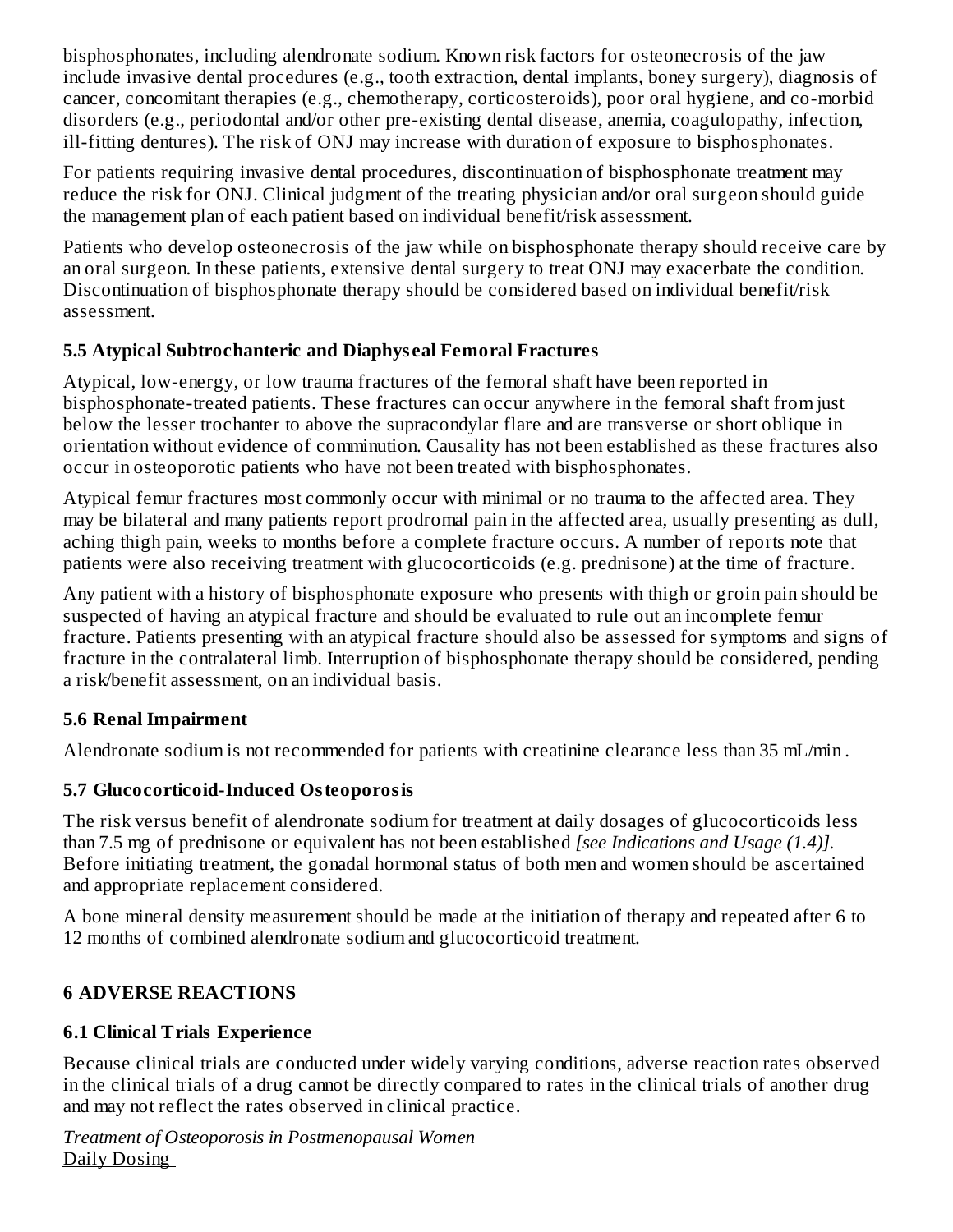The safety of alendronate sodium in the treatment of postmenopausal osteoporosis was assessed in four clinical trials that enrolled 7453 women aged 44-84 years. Study 1 and Study 2 were identically designed, three-year, placebo-controlled, double-blind, multicenter studies (United States and Multinational n=994); Study 3 was the three-year vertebral fracture cohort of the Fracture Intervention Trial [FIT] (n=2027) and Study 4 was the four-year clinical fracture cohort of FIT (n=4432). Overall, 3620 patients were exposed to placebo and 3432 patients exposed to alendronate sodium. Patients with pre-existing gastrointestinal disease and concomitant use of non-steroidal anti-inflammatory drugs were included in these clinical trials. In Study 1 and Study 2 all women received 500 mg elemental calcium as carbonate. In Study 3 and Study 4 all women with dietary calcium intake less than 1000 mg per day received 500 mg calcium and 250 international units Vitamin D per day.

Among patients treated with alendronate 10 mg or placebo in Study 1 and Study 2, and all patients in Study 3 and Study 4, the incidence of all-cause mortality was 1.8% in the placebo group and 1.8% in the alendronate sodium group. The incidence of serious adverse event was 30.7% in the placebo group and 30.9% in the alendronate sodium group. The percentage of patients who discontinued the study due to any clinical adverse event was 9.5% in the placebo group and 8.9% in the alendronate sodium group. Adverse reactions from these studies considered by the investigators as possibly, probably, or definitely drug related in greater than or equal to 1% of patients treated with either alendronate sodium or placebo are presented in Table 1.

|                                         | United States/               |           | Fracture                  |            |
|-----------------------------------------|------------------------------|-----------|---------------------------|------------|
|                                         | <b>Multinational Studies</b> |           | <b>Intervention Trial</b> |            |
|                                         | Alendronate                  |           | Alendronate Sodium        |            |
|                                         | Sodium*                      | Placebo   | ϯ                         | Placebo    |
|                                         | $\%$                         | $\%$      | $\%$                      | $\%$       |
|                                         | $(n=196)$                    | $(n=397)$ | $(n=3236)$                | $(n=3223)$ |
| Gastrointestinal                        |                              |           |                           |            |
| abdominal pain                          | 6.6                          | 4.8       | 1.5                       | 1.5        |
| nausea                                  | 3.6                          | 4.0       | 1.1                       | 1.5        |
| dyspepsia                               | 3.6                          | 3.5       | 1.1                       | 1.2        |
| constipation                            | 3.1                          | 1.8       | 0.0                       | 0.2        |
| diarrhea                                | 3.1                          | 1.8       | 0.6                       | 0.3        |
| flatulence                              | 2.6                          | 0.5       | 0.2                       | 0.3        |
| acid regurgitation                      | 2.0                          | 4.3       | 1.1                       | 0.9        |
| esophageal ulcer                        | 1.5                          | 0.0       | 0.1                       | 0.1        |
| vomiting                                | 1.0                          | 1.5       | 0.2                       | 0.3        |
| dysphagia                               | 1.0                          | 0.0       | 0.1                       | 0.1        |
| abdominal distention                    | 1.0                          | 0.8       | 0.0                       | 0.0        |
| gastritis                               | 0.5                          | 1.3       | 0.6                       | 0.7        |
| Musculoskeletal                         |                              |           |                           |            |
| musculoskeletal (bone, muscle or joint) | 4.1                          | 2.5       | 0.4                       | 0.3        |
| pain                                    |                              |           |                           |            |
| muscle cramp                            | 0.0                          | 1.0       | 0.2                       | 0.1        |
| Nervous System/Psychiatric              |                              |           |                           |            |
| headache                                | 2.6                          | 1.5       | 0.2                       | 0.2        |
| dizziness                               | 0.0                          | 1.0       | 0.0                       | 0.1        |
| <b>Special Senses</b>                   |                              |           |                           |            |
|                                         |                              |           |                           |            |

### **Table 1: Osteoporosis Treatment Studies in Postmenopausal Women Advers e Reactions Considered Possibly, Probably, or Definitely Drug Related by the Investigators and Reported in ≥1% of Patients**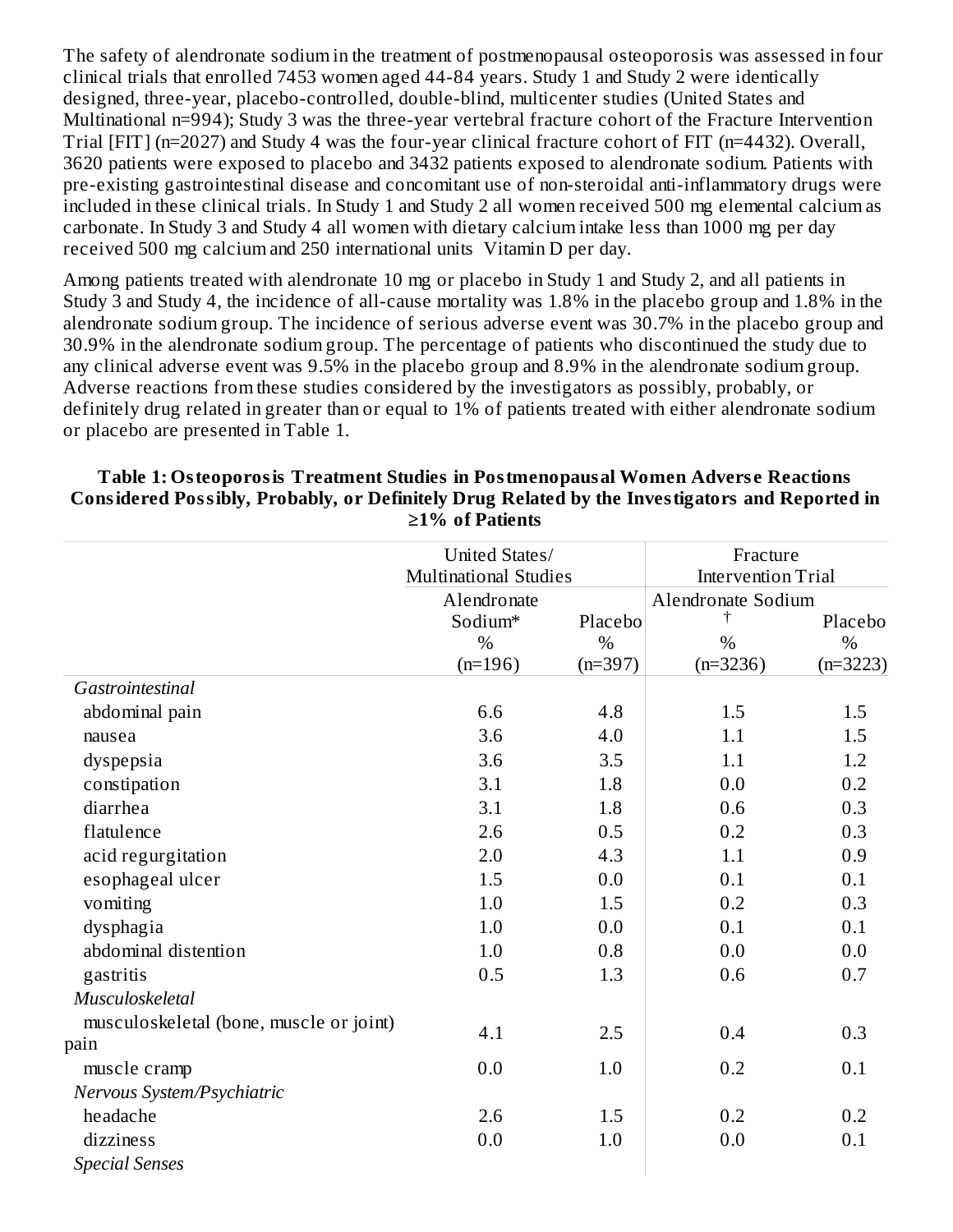- \* 10 mg/day for three years
- 5 mg/day for 2 years and 10 mg/day for either 1 or 2 additional years †

Rash and erythema have occurred.

*Gastrointestinal Adverse Reactions:* One patient treated with alendronate (10 mg/day), who had a history of peptic ulcer disease and gastrectomy and who was taking concomitant aspirin, developed an anastomotic ulcer with mild hemorrhage, which was considered drug related. Aspirin and alendronate sodium were discontinued and the patient recovered. In the Study 1 and Study 2 populations, 49-54% had a history of gastrointestinal disorders at baseline and 54-89% used nonsteroidal anti-inflammatory drugs or aspirin at some time during the studies. *[See Warnings and Precautions (5.1).]*

*Laboratory Test Findings:* In double-blind, multicenter, controlled studies, asymptomatic, mild, and transient decreases in serum calcium and phosphate were observed in approximately 18% and 10%, respectively, of patients taking alendronate sodium versus approximately 12% and 3% of those taking placebo. However, the incidences of decreases in serum calcium to less than 8.0 mg/dL (2.0 mM) and serum phosphate to less than or equal to 2.0 mg/dL (0.65 mM) were similar in both treatment groups.

### Weekly Dosing

The safety of alendronate 70 mg once weekly for the treatment of postmenopausal osteoporosis was assessed in a one-year, double-blind, multicenter study comparing alendronate 70 mg once weekly and alendronate 10 mg daily. The overall safety and tolerability profiles of once weekly alendronate 70 mg and alendronate 10 mg daily were similar. The adverse reactions considered by the investigators as possibly, probably, or definitely drug related in greater than or equal to 1% of patients in either treatment group are presented in Table 2.

| г аиснь                                    |             |                     |
|--------------------------------------------|-------------|---------------------|
|                                            | Once Weekly |                     |
|                                            | Alendronate | Alendronate         |
|                                            | 70 mg       | $10 \text{ mg/day}$ |
|                                            | $\%$        | $\frac{0}{0}$       |
|                                            | $(n=519)$   | $(n=370)$           |
| <b>Gastrointestinal</b>                    |             |                     |
| abdominal pain                             | 3.7         | 3.0                 |
| dyspepsia                                  | 2.7         | 2.2                 |
| acid regurgitation                         | 1.9         | 2.4                 |
| nausea                                     | 1.9         | 2.4                 |
| abdominal distention                       | 1.0         | 1.4                 |
| constipation                               | 0.8         | 1.6                 |
| flatulence                                 | 0.4         | 1.6                 |
| gastritis                                  | 0.2         | 1.1                 |
| gastric ulcer                              | 0.0         | 1.1                 |
| Musculoskeletal                            |             |                     |
| musculoskeletal (bone, muscle, joint) pain | 2.9         | 3.2                 |
| muscle cramp                               | 0.2         | 1.1                 |

### **Table 2: Osteoporosis Treatment Studies in Postmenopausal Women Advers e Reactions Considered Possibly, Probably, or Definitely Drug Related by the Investigators and Reported in ≥1% of Pationts**

*Prevention of Osteoporosis in Postmenopausal Women*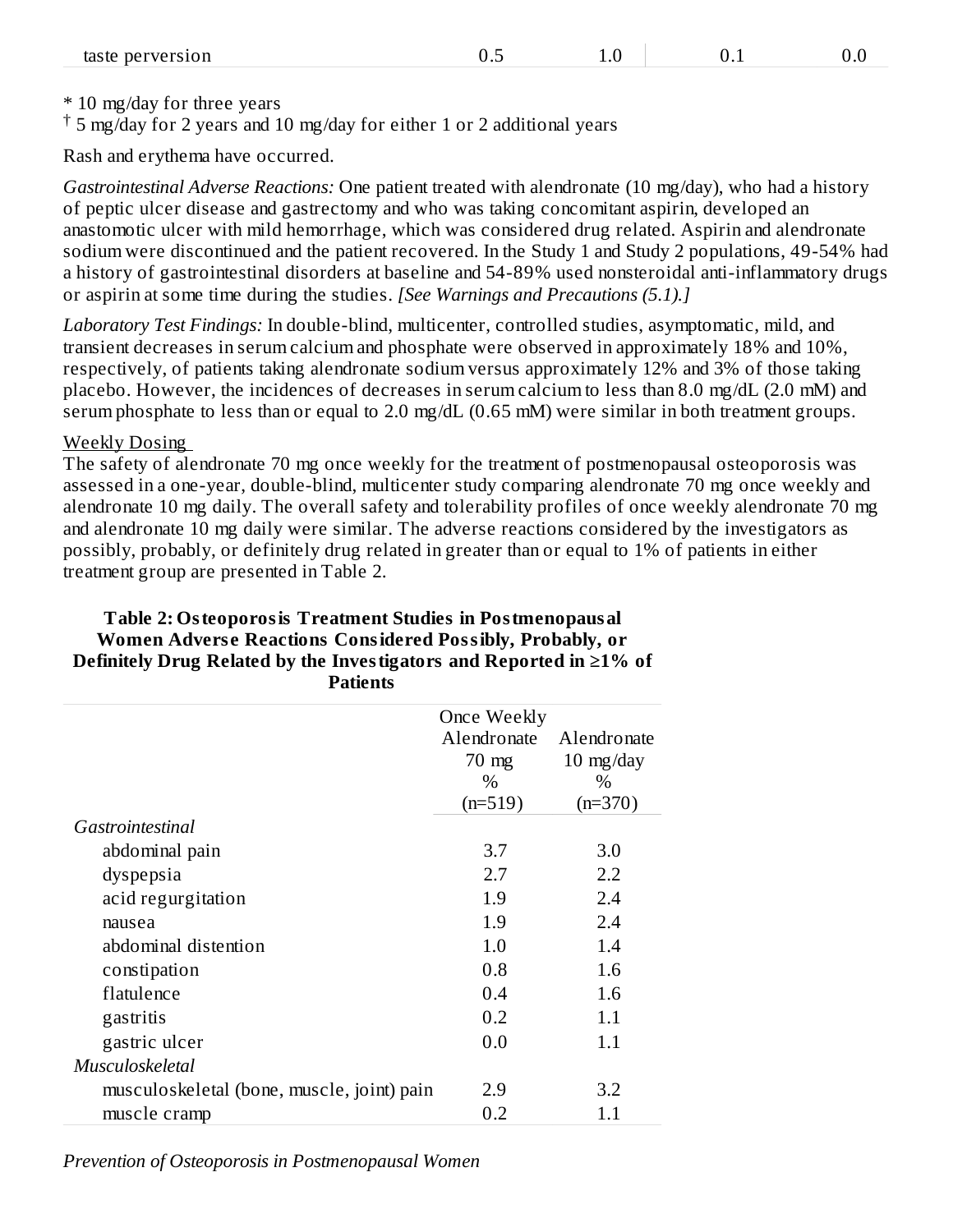# Daily Dosing

The safety of alendronate 5 mg/day in postmenopausal women 40 to 60 years of age has been evaluated in three double-blind, placebo-controlled studies involving over 1,400 patients randomized to receive alendronate sodium for either two or three years. In these studies the overall safety profiles of alendronate 5 mg/day and placebo were similar. Discontinuation of therapy due to any clinical adverse event occurred in 7.5% of 642 patients treated with alendronate 5 mg/day and 5.7% of 648 patients treated with placebo.

### Weekly Dosing

The safety of alendronate 35 mg once weekly compared to alendronate 5 mg daily was evaluated in a one-year, double-blind, multicenter study of 723 patients. The overall safety and tolerability profiles of once weekly alendronate 35 mg and alendronate 5 mg daily were similar.

The adverse reactions from these studies considered by the investigators as possibly, probably, or definitely drug related in greater than or equal to 1% of patients treated with either once weekly alendronate 35 mg, alendronate 5 mg/day or placebo are presented in Table 3.

### **Table 3: Osteoporosis Prevention Studies in Postmenopausal Women Advers e Reactions Considered Possibly, Probably, or Definitely Drug Related by the Investigators and Reported in ≥1% of Patients**

|                                              | Two/Three-Year Studies           |           |               | One-Year Study  |
|----------------------------------------------|----------------------------------|-----------|---------------|-----------------|
|                                              |                                  |           |               | Once Weekly     |
|                                              | Alendronate                      |           | Alendronate   | Alendronate     |
|                                              | $5 \frac{\text{mg}}{\text{day}}$ | Placebo   | $5$ mg/day    | $35 \text{ mg}$ |
|                                              | $\%$                             | $\%$      | $\frac{0}{0}$ | $\%$            |
|                                              | $(n=642)$                        | $(n=648)$ | $(n=361)$     | $(n=362)$       |
| <b>Gastrointestinal</b>                      |                                  |           |               |                 |
| dyspepsia                                    | 1.9                              | 1.4       | 2.2           | 1.7             |
| abdominal pain                               | 1.7                              | 3.4       | 4.2           | 2.2             |
| acid regurgitation                           | 1.4                              | 2.5       | 4.2           | 4.7             |
| nausea                                       | 1.4                              | 1.4       | 2.5           | 1.4             |
| diarrhea                                     | 1.1                              | 1.7       | 1.1           | 0.6             |
| constipation                                 | 0.9                              | 0.5       | 1.7           | 0.3             |
| abdominal distention                         | 0.2                              | 0.3       | 1.4           | 1.1             |
| Musculoskeletal                              |                                  |           |               |                 |
| musculoskeletal (bone, muscle or joint) pain | 0.8                              | 0.9       | 1.9           | 2.2             |

### *Concomitant Use with Estrogen/Hormone Replacement Therapy*

In two studies (of one and two years' duration) of postmenopausal osteoporotic women (total: n=853), the safety and tolerability profile of combined treatment with alendronate 10 mg once daily and estrogen ± progestin (n=354) was consistent with those of the individual treatments.

### *Osteoporosis in Men*

In two placebo-controlled, double-blind, multicenter studies in men (a two-year study of alendronate 10 mg/day and a one-year study of once weekly alendronate 70 mg) the rates of discontinuation of therapy due to any clinical adverse event were 2.7% for alendronate 10 mg/day vs. 10.5% for placebo, and 6.4% for once weekly alendronate 70 mg vs. 8.6% for placebo. The adverse reactions considered by the investigators as possibly, probably, or definitely drug related in greater than or equal to 2% of patients treated with either alendronate or placebo are presented in Table 4.

### **Table 4: Osteoporosis Studies in Men Advers e Reactions Considered Possibly, Probably, or Definitely Drug Related by the Investigators and**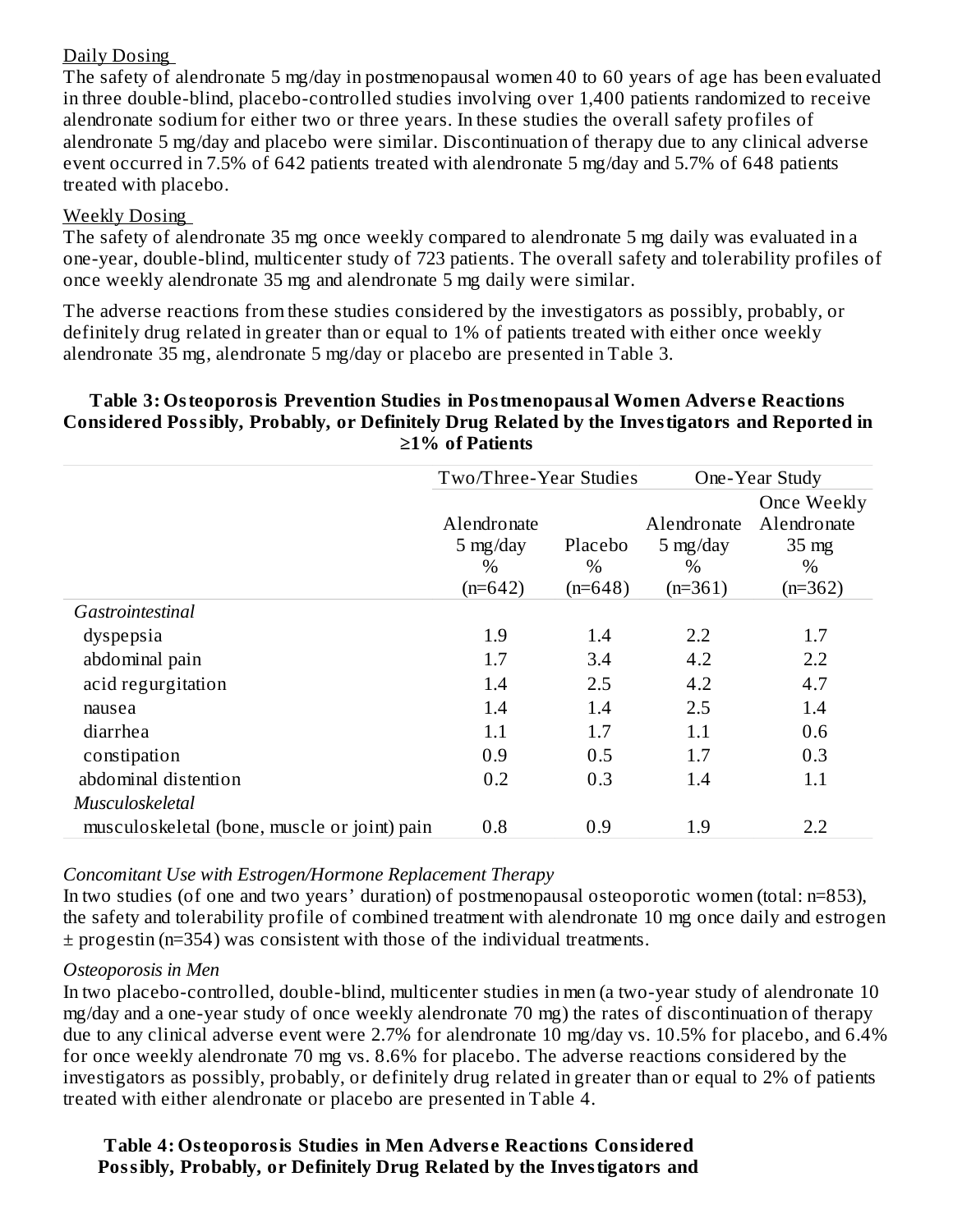|                                 | Two-year Study        |          | One-year Study  |         |
|---------------------------------|-----------------------|----------|-----------------|---------|
|                                 |                       |          | Once Weekly     |         |
|                                 | Alendronate           |          | Alendronate     |         |
|                                 | $10 \; \text{mg/day}$ | Placebo  | $70 \text{ mg}$ | Placebo |
|                                 | $\%$                  | $\%$     | $\%$            | $\%$    |
|                                 | $(n=146)$             | $(n=95)$ | $(n=109)$       | (n=58)  |
| <i>Gastrointestinal</i>         |                       |          |                 |         |
| acid regurgitation              | 4.1                   | 3.2      | 0.0             | 0.0     |
| flatulence                      | 4.1                   | 1.1      | 0.0             | 0.0     |
| gastroesophageal reflux disease | 0.7                   | 3.2      | 2.8             | 0.0     |
| dyspepsia                       | 3.4                   | 0.0      | 2.8             | 1.7     |
| diarrhea                        | 1.4                   | 1.1      | 2.8             | 0.0     |
| abdominal pain                  | 2.1                   | 1.1      | 0.9             | 3.4     |
| nausea                          | 2.1                   | 0.0      | 0.0             | 0.0     |

### **Reported in ≥2% of Patients**

### *Glucocorticoid-Induced Osteoporosis*

In two, one-year, placebo-controlled, double-blind, multicenter studies in patients receiving glucocorticoid treatment, the overall safety and tolerability profiles of alendronate 5 and 10 mg/day were generally similar to that of placebo. The adverse reactions considered by the investigators as possibly, probably, or definitely drug related in greater than or equal to 1% of patients treated with either alendronate 5 or 10 mg/day or placebo are presented in Table 5.

### **Table 5: One-Year Studies in Glucocorticoid-Treated Patients Advers e Reactions Considered Possibly, Probably, or Definitely Drug Related by the Investigators and Reported in ≥1% of Patients**

|                            | Alendronate         | Alendronate |           |
|----------------------------|---------------------|-------------|-----------|
|                            | $10 \text{ mg/day}$ | 5 mg/day    | Placebo   |
|                            | $\%$                | $\%$        | $\%$      |
|                            | $(n=157)$           | $(n=161)$   | $(n=159)$ |
| <i>Gastrointestinal</i>    |                     |             |           |
| abdominal pain             | 3.2                 | 1.9         | 0.0       |
| acid regurgitation         | 2.5                 | 1.9         | 1.3       |
| constipation               | 1.3                 | 0.6         | 0.0       |
| melena                     | 1.3                 | 0.0         | 0.0       |
| nausea                     | 0.6                 | 1.2         | 0.6       |
| diarrhea                   | 0.0                 | 0.0         | 1.3       |
| Nervous System/Psychiatric |                     |             |           |
| headache                   | 0.6                 | (1.0)       | 1.3       |

The overall safety and tolerability profile in the glucocorticoid-induced osteoporosis population that continued therapy for the second year of the studies (alendronate sodium: n=147) was consistent with that observed in the first year.

### *Paget's Disease of Bone*

In clinical studies (osteoporosis and Paget's disease), adverse events reported in 175 patients taking alendronate 40 mg/day for 3 to 12 months were similar to those in postmenopausal women treated with alendronate 10 mg/day. However, there was an apparent increased incidence of upper gastrointestinal adverse reactions in patients taking alendronate 40 mg/day (17.7% alendronate sodium vs. 10.2%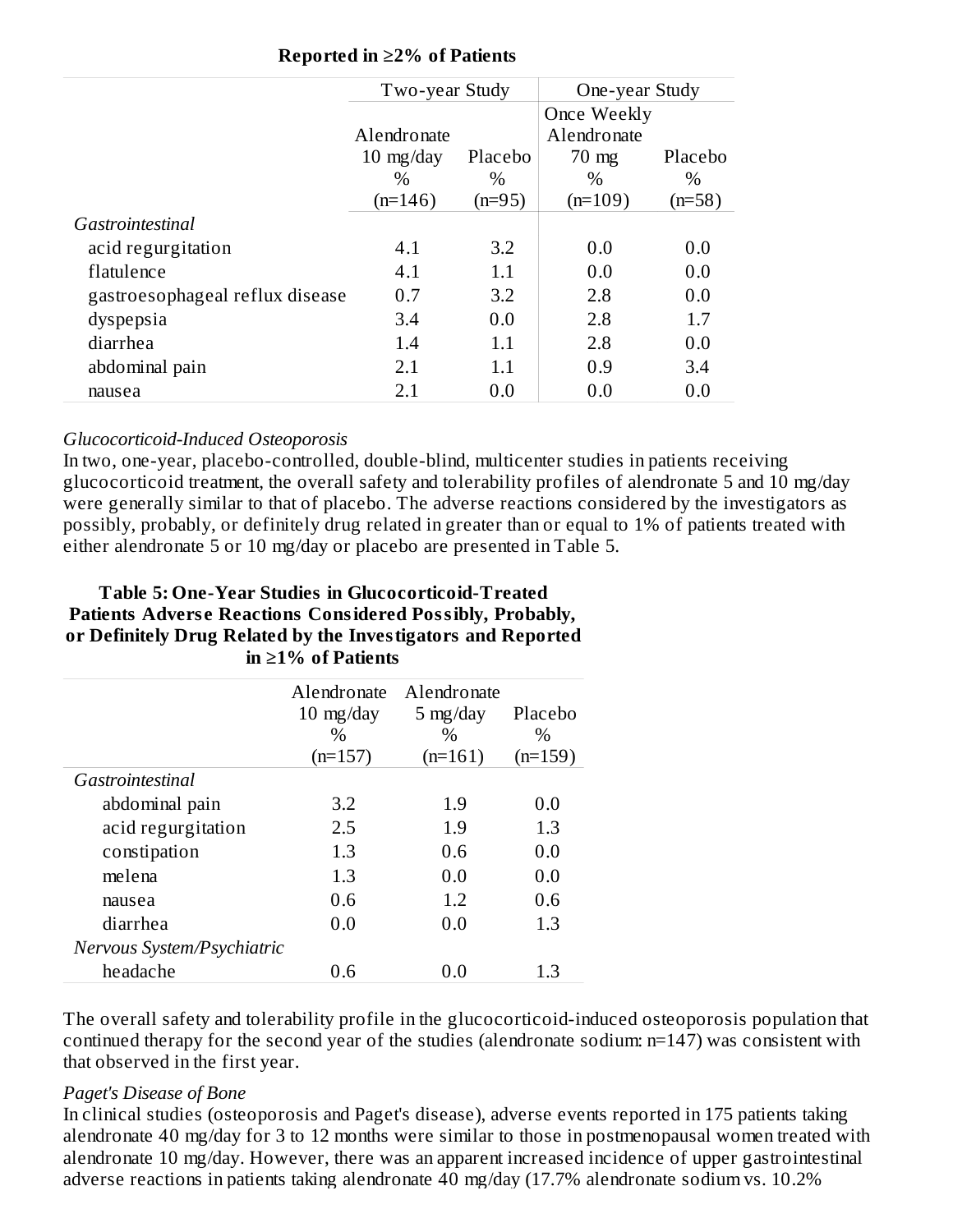adverse reactions in patients taking alendronate 40 mg/day (17.7% alendronate sodium vs. 10.2% placebo). One case of esophagitis and two cases of gastritis resulted in discontinuation of treatment.

Additionally, musculoskeletal (bone, muscle or joint) pain, which has been described in patients with Paget's disease treated with other bisphosphonates, was considered by the investigators as possibly, probably, or definitely drug related in approximately 6% of patients treated with alendronate 40 mg/day versus approximately 1% of patients treated with placebo, but rarely resulted in discontinuation of therapy. Discontinuation of therapy due to any clinical adverse events occurred in 6.4% of patients with Paget's disease treated with alendronate 40 mg/day and 2.4% of patients treated with placebo.

# **6.2 Postmarketing Experience**

The following adverse reactions have been identified during post-approval use of alendronate sodium. Because these reactions are reported voluntarily from a population of uncertain size, it is not always possible to reliably estimate their frequency or establish a causal relationship to drug exposure.

*Body as a Whole:* hypersensitivity reactions including urticaria and angioedema. Transient symptoms of myalgia, malaise, asthenia and fever have been reported with alendronate sodium, typically in association with initiation of treatment. Symptomatic hypocalcemia has occurred, generally in association with predisposing conditions. Peripheral edema.

*Gastrointestinal:* esophagitis, esophageal erosions, esophageal ulcers, esophageal stricture or perforation, and oropharyngeal ulceration. Gastric or duodenal ulcers, some severe and with complications, have also been reported *[see Dosage and Administration ( 2.6); Warnings and Precautions ( 5.1)].*

Localized osteonecrosis of the jaw, generally associated with tooth extraction and/or local infection with delayed healing, has been reported *[see Warnings and Precautions ( 5.4)].*

*Musculoskeletal:* bone, joint, and/or muscle pain, occasionally severe, and incapacitating *[see Warnings and Precautions ( 5.3)]* ; joint swelling; low-energy femoral shaft and subtrochanteric fractures *[see Warnings and Precautions ( 5.5)]* .

*Nervous System:* dizziness and vertigo.

*Pulmonary:* acute asthma exacerbations.

*Skin:* rash (occasionally with photosensitivity), pruritus, alopecia, severe skin reactions, including Stevens-Johnson syndrome and toxic epidermal necrolysis.

*Special Senses:* uveitis, scleritis or episcleritis.

# **7 DRUG INTERACTIONS**

# **7.1 Calcium Supplements/Antacids**

Coadministration of alendronate sodium and calcium, antacids, or oral medications containing multivalent cations will interfere with absorption of alendronate sodium. Therefore, instruct patients to wait at least one-half hour after taking alendronate sodium before taking any other oral medications.

# **7.2 Aspirin**

In clinical studies, the incidence of upper gastrointestinal adverse events was increased in patients receiving concomitant therapy with daily doses of alendronate greater than 10 mg and aspirin-containing products.

# **7.3 Nonsteroidal Anti-Inflammatory Drugs**

Alendronate sodium may be administered to patients taking nonsteroidal anti-inflammatory drugs (NSAIDs). In a 3-year, controlled, clinical study (n=2027) during which a majority of patients received concomitant NSAIDs, the incidence of upper gastrointestinal adverse events was similar in patients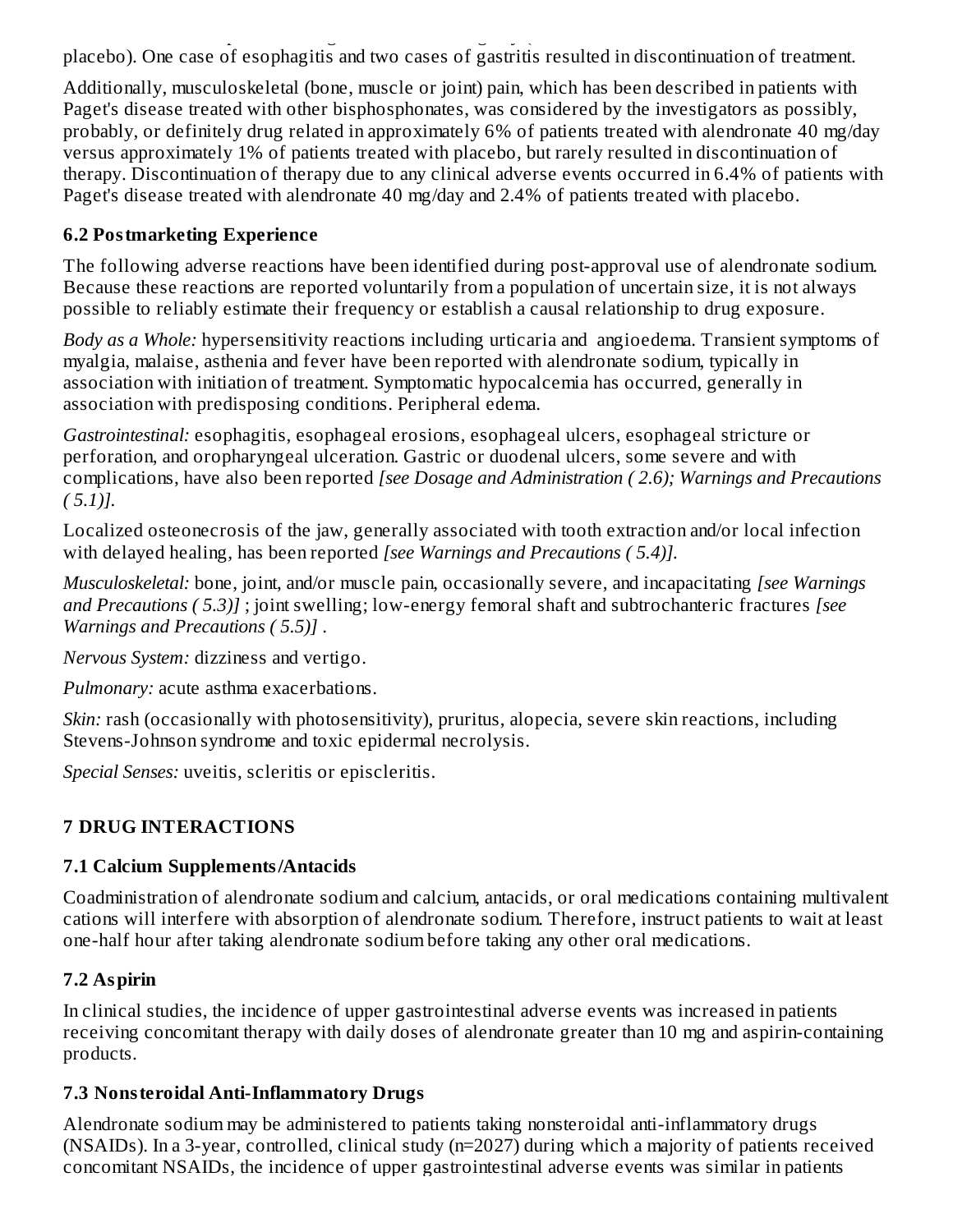taking alendronate 5 or 10 mg/day compared to those taking placebo. However, since NSAID use is associated with gastrointestinal irritation, caution should be used during concomitant use with alendronate sodium.

# **8 USE IN SPECIFIC POPULATIONS**

# **8.1 Pregnancy**

# *Pregnancy Category C:*

There are no studies in pregnant women. Alendronate sodium should be used during pregnancy only if the potential benefit justifies the potential risk to the mother and fetus.

Bisphosphonates are incorporated into the bone matrix, from which they are gradually released over a period of years. The amount of bisphosphonate incorporated into adult bone, and hence, the amount available for release back into the systemic circulation, is directly related to the dose and duration of bisphosphonate use. There are no data on fetal risk in humans. However, there is a theoretical risk of fetal harm, predominantly skeletal, if a woman becomes pregnant after completing a course of bisphosphonate therapy. The impact of variables such as time between cessation of bisphosphonate therapy to conception, the particular bisphosphonate used, and the route of administration (intravenous versus oral) on the risk has not been studied.

Reproduction studies in rats showed decreased postimplantation survival and decreased body weight gain in normal pups at doses less than half of the recommended clinical dose. Sites of incomplete fetal ossification were statistically significantly increased in rats beginning at approximately 3 times the clinical dose in vertebral (cervical, thoracic, and lumbar), skull, and sternebral bones. No similar fetal effects were seen when pregnant rabbits were treated with doses approximately 10 times the clinical dose.

Both total and ionized calcium decreased in pregnant rats at approximately 4 times the clinical dose resulting in delays and failures of delivery. Protracted parturition due to maternal hypocalcemia occurred in rats at doses as low as one tenth the clinical dose when rats were treated from before mating through gestation. Maternotoxicity (late pregnancy deaths) also occurred in the female rats treated at approximately 4 times the clinical dose for varying periods of time ranging from treatment only during pre-mating to treatment only during early, middle, or late gestation; these deaths were lessened but not eliminated by cessation of treatment. Calcium supplementation either in the drinking water or by minipump could not ameliorate the hypocalcemia or prevent maternal and neonatal deaths due to delays in delivery; intravenous calcium supplementation prevented maternal, but not fetal deaths.

Exposure multiples based on surface area, mg/m  $^2$ , were calculated using a 40-mg human daily dose. Animal dose ranged between 1 and 15 mg/kg/day in rats and up to 40 mg/kg/day in rabbits.

# **8.3 Nursing Mothers**

It is not known whether alendronate is excreted in human milk. Because many drugs are excreted in human milk, caution should be exercised when alendronate sodium is administered to nursing women.

# **8.4 Pediatric Us e**

Alendronate sodium is not indicated for use in pediatric patients.

The safety and efficacy of alendronate sodium were examined in a randomized, double-blind, placebocontrolled two-year study of 139 pediatric patients, aged 4-18 years, with severe osteogenesis imperfecta (OI). One-hundred-and-nine patients were randomized to 5 mg alendronate daily (weight less than 40 kg) or 10 mg alendronate daily (weight greater than or equal to 40 kg) and 30 patients to placebo. The mean baseline lumbar spine BMD Z-score of the patients was -4.5. The mean change in lumbar spine BMD Z-score from baseline to Month 24 was 1.3 in the alendronate sodium-treated patients and 0.1 in the placebo-treated patients. Treatment with alendronate sodium did not reduce the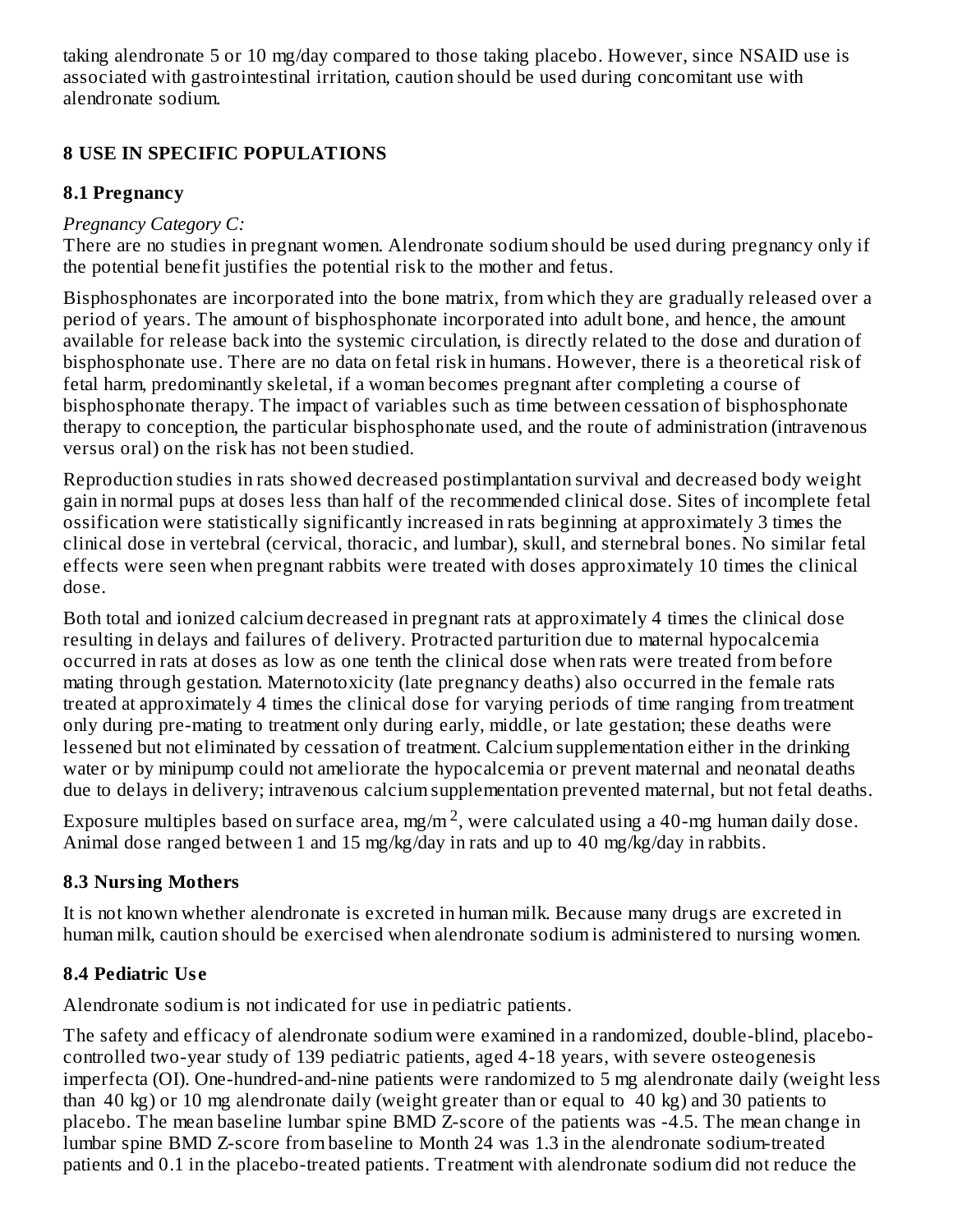risk of fracture. Sixteen percent of the alendronate sodium patients who sustained a radiologicallyconfirmed fracture by Month 12 of the study had delayed fracture healing (callus remodeling) or fracture non-union when assessed radiographically at Month 24 compared with 9% of the placebotreated patients. In alendronate sodium-treated patients, bone histomorphometry data obtained at Month 24 demonstrated decreased bone turnover and delayed mineralization time; however, there were no mineralization defects. There were no statistically significant differences between the alendronate sodium and placebo groups in reduction of bone pain. The oral bioavailability in children was similar to that observed in adults.

The overall safety profile of alendronate sodium in osteogenesis imperfecta patients treated for up to 24 months was generally similar to that of adults with osteoporosis treated with alendronate sodium. However, there was an increased occurrence of vomiting in osteogenesis imperfecta patients treated with alendronate sodium compared to placebo. During the 24-month treatment period, vomiting was observed in 32 of 109 (29.4%) patients treated with alendronate sodium and 3 of 30 (10%) patients treated with placebo.

In a pharmacokinetic study, 6 of 24 pediatric osteogenesis imperfecta patients who received a single oral dose of alendronate 35 or 70 mg developed fever, flu-like symptoms, and/or mild lymphocytopenia within 24 to 48 hours after administration. These events, lasting no more than 2 to 3 days and responding to acetaminophen, are consistent with an acute-phase response that has been reported in patients receiving bisphosphonates, including alendronate sodium. *[See Adverse Reactions ( 6.2).]*

# **8.5 Geriatric Us e**

Of the patients receiving alendronate sodium in the Fracture Intervention Trial (FIT), 71% (n=2302) were greater than or equal to 65 years of age and 17% (n=550) were greater than or equal to 75 years of age. Of the patients receiving alendronate sodium in the United States and Multinational osteoporosis treatment studies in women, osteoporosis studies in men, glucocorticoid-induced osteoporosis studies, and Paget's disease studies *[see Clinical Studies (14.1), (14.3), (14.4), (14.5)]*, 45%, 54%, 37%, and 70%, respectively, were 65 years of age or over. No overall differences in efficacy or safety were observed between these patients and younger patients, but greater sensitivity of some older individuals cannot be ruled out.

# **8.6 Renal Impairment**

Alendronate sodium is not recommended for patients with creatinine clearance less than 35 mL/min. No dosage adjustment is necessary in patients with creatinine clearance values between 35-60 mL/min *[see Clinical Pharmacology ( 12.3)]* .

# **8.7 Hepatic Impairment**

As there is evidence that alendronate is not metabolized or excreted in the bile, no studies were conducted in patients with hepatic impairment. No dosage adjustment is necessary *[see Clinical Pharmacology ( 12.3) ]*.

# **10 OVERDOSAGE**

Significant lethality after single oral doses was seen in female rats and mice at 552 mg/kg (3256 mg/m  $^2$ ) and 966 mg/kg (2898 mg/m<sup>2</sup>), respectively. In males, these values were slightly higher, 626 and 1280 mg/kg, respectively. There was no lethality in dogs at oral doses up to 200 mg/kg (4000 mg/m<sup>2</sup>).

No specific information is available on the treatment of overdosage with alendronate sodium. Hypocalcemia, hypophosphatemia, and upper gastrointestinal adverse events, such as upset stomach, heartburn, esophagitis, gastritis, or ulcer, may result from oral overdosage. Milk or antacids should be given to bind alendronate. Due to the risk of esophageal irritation, vomiting should not be induced and the patient should remain fully upright.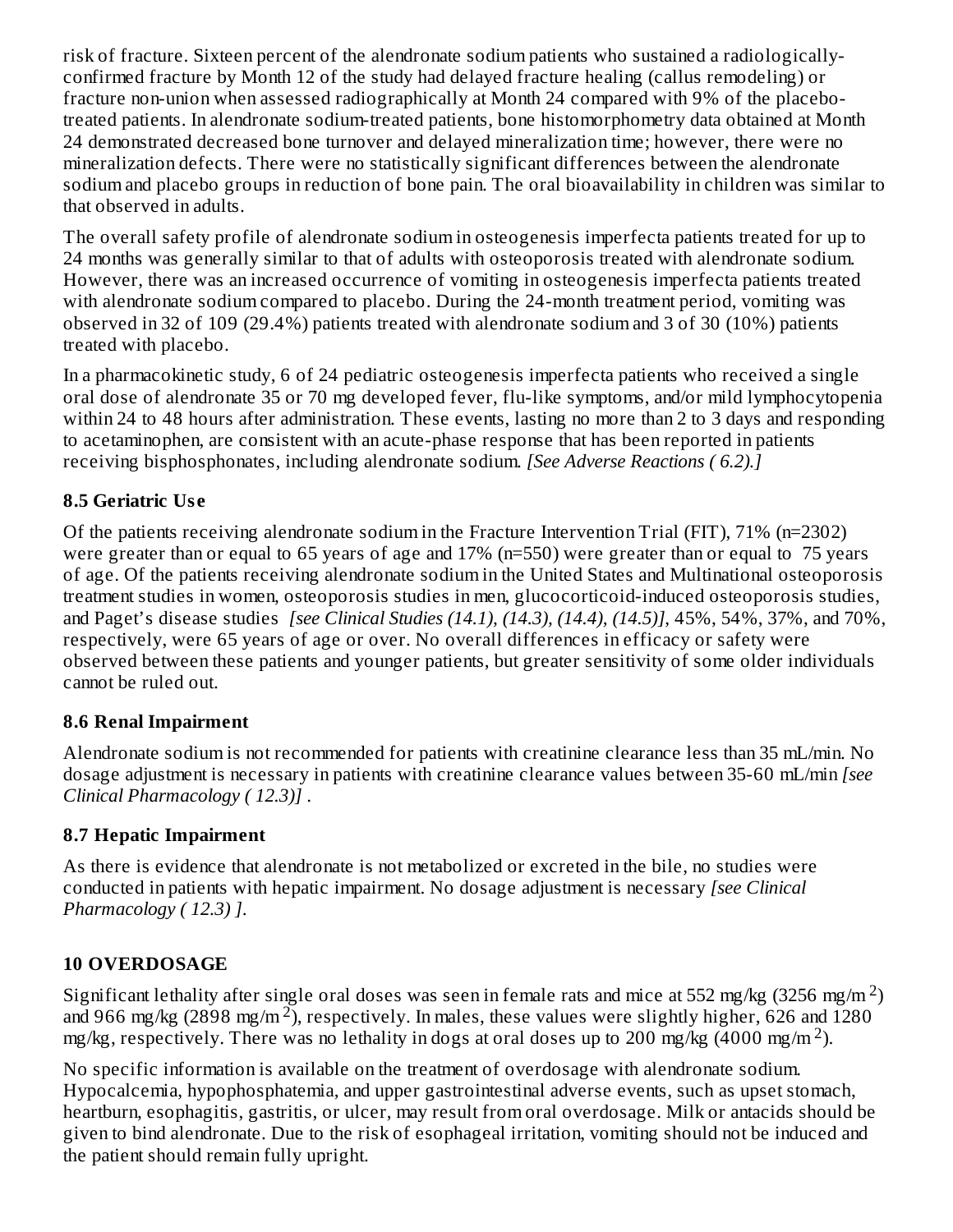Dialysis would not be beneficial.

# **11 DESCRIPTION**

Alendronate sodium is a bisphosphonate that acts as a specific inhibitor of osteoclast-mediated bone resorption. Bisphosphonates are synthetic analogs of pyrophosphate that bind to the hydroxyapatite found in bone.

Alendronate sodium is chemically described as (4-amino-1-hydroxybutylidene) bisphosphonic acid monosodium salt trihydrate.

The empirical formula of alendronate sodium is C  $_4$ H  $_{12}$ NNaO  $_7$ P  $_2$ •3H  $_2$ O and its formula weight is 325.12. The structural formula is:



Alendronate sodium is a white, crystalline, nonhygroscopic powder. It is soluble in water, very slightly soluble in alcohol, and practically insoluble in chloroform.

Alendronate sodium tablets, USP, for oral administration contain 45.68 or 91.37 mg of alendronate monosodium salt trihydrate, which is the molar equivalent of 35 and 70 mg, respectively, of free acid, and the following inactive ingredients: microcrystalline cellulose, lactose monohydrate, croscarmellose sodium, and magnesium stearate. This product meets USP Dissolution Test 2.

# **12 CLINICAL PHARMACOLOGY**

# **12.1 Mechanism of Action**

Animal studies have indicated the following mode of action. At the cellular level, alendronate shows preferential localization to sites of bone resorption, specifically under osteoclasts. The osteoclasts adhere normally to the bone surface but lack the ruffled border that is indicative of active resorption. Alendronate does not interfere with osteoclast recruitment or attachment, but it does inhibit osteoclast activity. Studies in mice on the localization of radioactive [  $^3\mathrm{H}$  ]alendronate in bone showed about 10fold higher uptake on osteoclast surfaces than on osteoblast surfaces. Bones examined 6 and 49 days after  $\lceil \sqrt[3]{H} \rceil$ alendronate administration in rats and mice, respectively, showed that normal bone was formed on top of the alendronate, which was incorporated inside the matrix. While incorporated in bone matrix, alendronate is not pharmacologically active. Thus, alendronate must be continuously administered to suppress osteoclasts on newly formed resorption surfaces. Histomorphometry in baboons and rats showed that alendronate treatment reduces bone turnover (i.e., the number of sites at which bone is remodeled). In addition, bone formation exceeds bone resorption at these remodeling sites, leading to progressive gains in bone mass.

# **12.2 Pharmacodynamics**

Alendronate is a bisphosphonate that binds to bone hydroxyapatite and specifically inhibits the activity of osteoclasts, the bone-resorbing cells. Alendronate reduces bone resorption with no direct effect on bone formation, although the latter process is ultimately reduced because bone resorption and formation are coupled during bone turnover.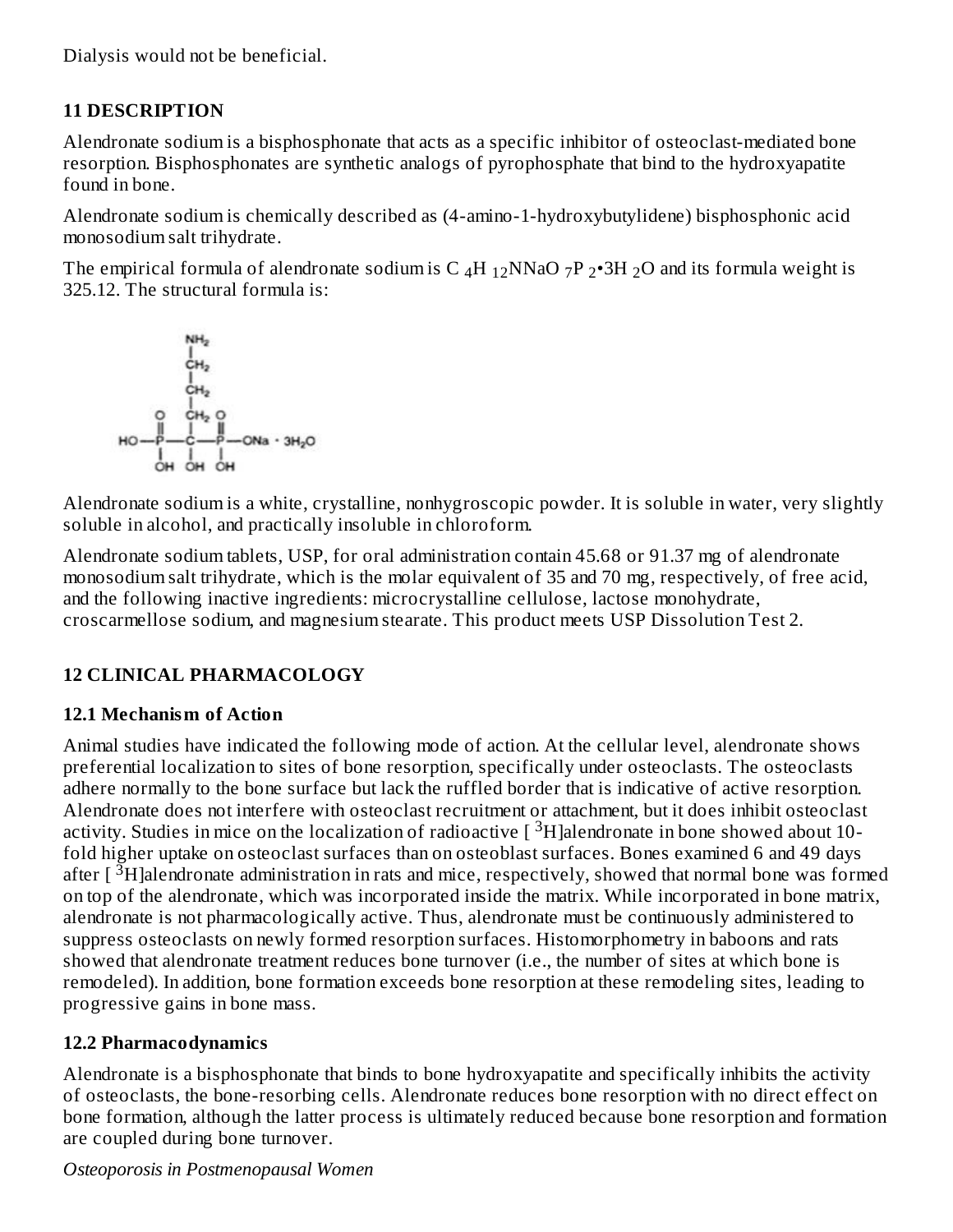Osteoporosis is characterized by low bone mass that leads to an increased risk of fracture. The diagnosis can be confirmed by the finding of low bone mass, evidence of fracture on x-ray, a history of osteoporotic fracture, or height loss or kyphosis, indicative of vertebral (spinal) fracture. Osteoporosis occurs in both males and females but is most common among women following the menopause, when bone turnover increases and the rate of bone resorption exceeds that of bone formation. These changes result in progressive bone loss and lead to osteoporosis in a significant proportion of women over age 50. Fractures, usually of the spine, hip, and wrist, are the common consequences. From age 50 to age 90, the risk of hip fracture in white women increases 50-fold and the risk of vertebral fracture 15- to 30-fold. It is estimated that approximately 40% of 50-year-old women will sustain one or more osteoporosis-related fractures of the spine, hip, or wrist during their remaining lifetimes. Hip fractures, in particular, are associated with substantial morbidity, disability, and mortality.

Daily oral doses of alendronate (5, 20, and 40 mg for six weeks) in postmenopausal women produced biochemical changes indicative of dose-dependent inhibition of bone resorption, including decreases in urinary calcium and urinary markers of bone collagen degradation (such as deoxypyridinoline and cross-linked N-telopeptides of type I collagen). These biochemical changes tended to return toward baseline values as early as 3 weeks following the discontinuation of therapy with alendronate and did not differ from placebo after 7 months.

Long-term treatment of osteoporosis with alendronate 10 mg/day (for up to five years) reduced urinary excretion of markers of bone resorption, deoxypyridinoline and cross-linked N-telopeptides of type l collagen, by approximately 50% and 70%, respectively, to reach levels similar to those seen in healthy premenopausal women. Similar decreases were seen in patients in osteoporosis prevention studies who received alendronate 5 mg/day. The decrease in the rate of bone resorption indicated by these markers was evident as early as one month and at three to six months reached a plateau that was maintained for the entire duration of treatment with alendronate sodium. In osteoporosis treatment studies alendronate 10 mg/day decreased the markers of bone formation, osteocalcin and bone specific alkaline phosphatase by approximately 50%, and total serum alkaline phosphatase by approximately 25 to 30% to reach a plateau after 6 to 12 months. In osteoporosis prevention studies alendronate 5 mg/day decreased osteocalcin and total serum alkaline phosphatase by approximately 40% and 15%, respectively. Similar reductions in the rate of bone turnover were observed in postmenopausal women during one-year studies with once weekly alendronate 70 mg for the treatment of osteoporosis and once weekly alendronate 35 mg for the prevention of osteoporosis. These data indicate that the rate of bone turnover reached a new steadystate, despite the progressive increase in the total amount of alendronate deposited within bone.

As a result of inhibition of bone resorption, asymptomatic reductions in serum calcium and phosphate concentrations were also observed following treatment with alendronate sodium. In the long-term studies, reductions from baseline in serum calcium (approximately 2%) and phosphate (approximately 4 to 6%) were evident the first month after the initiation of alendronate 10 mg. No further decreases in serum calcium were observed for the five-year duration of treatment; however, serum phosphate returned toward prestudy levels during years three through five. Similar reductions were observed with alendronate 5 mg/day. In one-year studies with once weekly alendronate 35 and 70 mg, similar reductions were observed at 6 and 12 months. The reduction in serum phosphate may reflect not only the positive bone mineral balance due to alendronate sodium but also a decrease in renal phosphate reabsorption.

### *Osteoporosis in Men*

Treatment of men with osteoporosis with alendronate 10 mg/day for two years reduced urinary excretion of cross-linked N-telopeptides of type I collagen by approximately 60% and bone-specific alkaline phosphatase by approximately 40%. Similar reductions were observed in a one-year study in men with osteoporosis receiving once weekly alendronate 70 mg.

### *Glucocorticoid-Induced Osteoporosis*

Sustained use of glucocorticoids is commonly associated with development of osteoporosis and resulting fractures (especially vertebral, hip, and rib). It occurs both in males and females of all ages. Osteoporosis occurs as a result of inhibited bone formation and increased bone resorption resulting in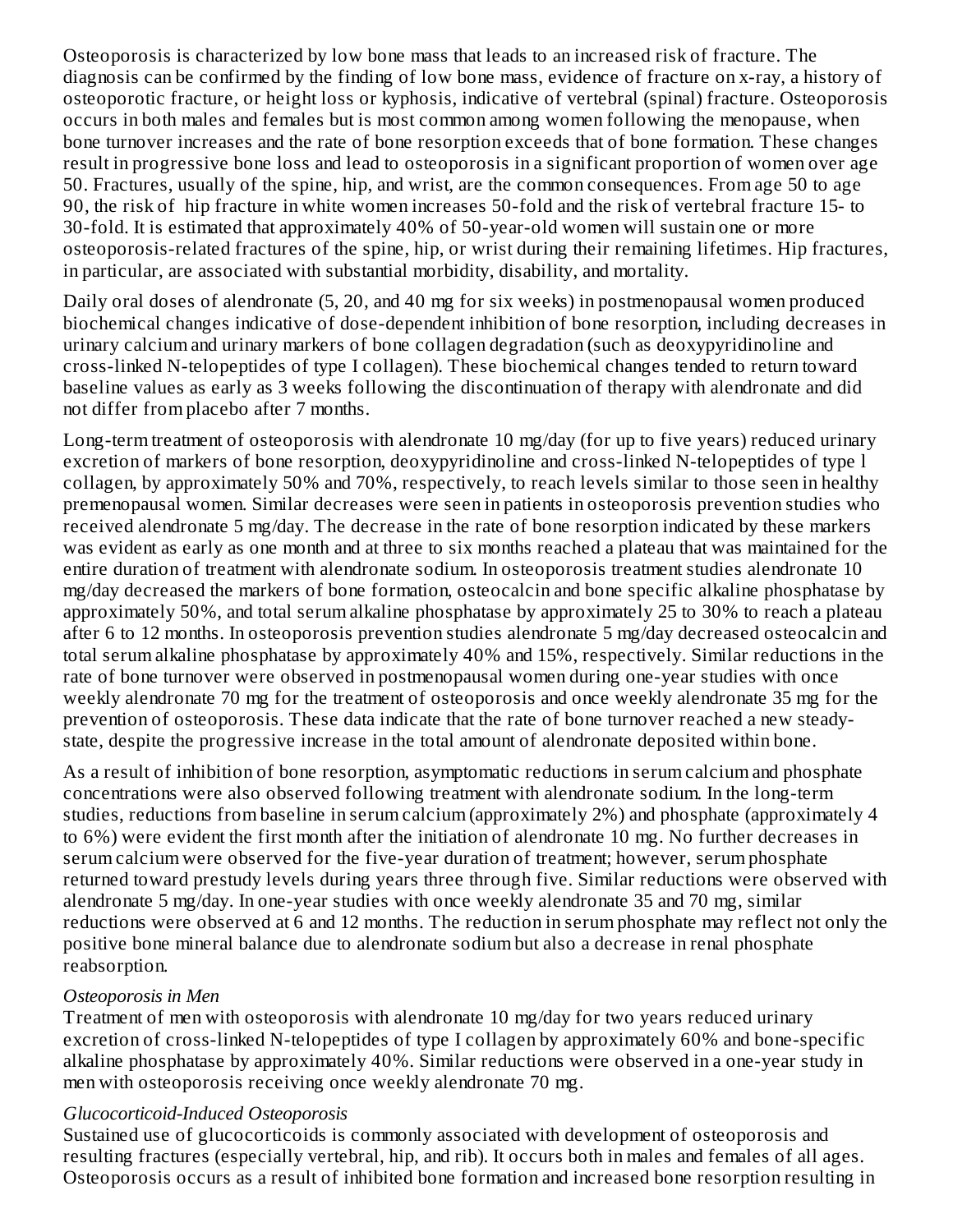net bone loss. Alendronate decreases bone resorption without directly inhibiting bone formation.

In clinical studies of up to two years' duration, alendronate 5 and 10 mg/day reduced cross-linked Ntelopeptides of type I collagen (a marker of bone resorption) by approximately 60% and reduced bonespecific alkaline phosphatase and total serum alkaline phosphatase (markers of bone formation) by approximately 15 to 30% and 8 to 18%, respectively. As a result of inhibition of bone resorption, alendronate 5 and 10 mg/day induced asymptomatic decreases in serum calcium (approximately 1 to 2%) and serum phosphate (approximately 1 to 8%).

# *Paget's Disease of Bone*

Paget's disease of bone is a chronic, focal skeletal disorder characterized by greatly increased and disorderly bone remodeling. Excessive osteoclastic bone resorption is followed by osteoblastic new bone formation, leading to the replacement of the normal bone architecture by disorganized, enlarged, and weakened bone structure.

Clinical manifestations of Paget's disease range from no symptoms to severe morbidity due to bone pain, bone deformity, pathological fractures, and neurological and other complications. Serum alkaline phosphatase, the most frequently used biochemical index of disease activity, provides an objective measure of disease severity and response to therapy.

Alendronate sodium decreases the rate of bone resorption directly, which leads to an indirect decrease in bone formation. In clinical trials, alendronate 40 mg once daily for six months produced significant decreases in serum alkaline phosphatase as well as in urinary markers of bone collagen degradation. As a result of the inhibition of bone resorption, alendronate sodium induced generally mild, transient, and asymptomatic decreases in serum calcium and phosphate.

# **12.3 Pharmacokinetics**

### *Absorption*

Relative to an intravenous reference dose, the mean oral bioavailability of alendronate in women was 0.64% for doses ranging from 5 to 70 mg when administered after an overnight fast and two hours before a standardized breakfast. Oral bioavailability of the 10 mg tablet in men (0.59%) was similar to that in women when administered after an overnight fast and 2 hours before breakfast.

Alendronate sodium 70 mg oral solution and alendronate sodium 70 mg tablet are equally bioavailable.

A study examining the effect of timing of a meal on the bioavailability of alendronate was performed in 49 postmenopausal women. Bioavailability was decreased (by approximately 40%) when 10 mg alendronate was administered either 0.5 or 1 hour before a standardized breakfast, when compared to dosing 2 hours before eating. In studies of treatment and prevention of osteoporosis, alendronate was effective when administered at least 30 minutes before breakfast.

Bioavailability was negligible whether alendronate was administered with or up to two hours after a standardized breakfast. Concomitant administration of alendronate with coffee or orange juice reduced bioavailability by approximately 60%.

# *Distribution*

Preclinical studies (in male rats) show that alendronate transiently distributes to soft tissues following 1 mg/kg intravenous administration but is then rapidly redistributed to bone or excreted in the urine. The mean steady-state volume of distribution, exclusive of bone, is at least 28 L in humans. Concentrations of drug in plasma following therapeutic oral doses are too low (less than 5 ng/mL) for analytical detection. Protein binding in human plasma is approximately 78%.

# *Metabolism*

There is no evidence that alendronate is metabolized in animals or humans.

# *Excretion*

Following a single intravenous dose of [  $\rm ^{14}C$  ]alendronate, approximately 50% of the radioactivity was excreted in the urine within 72 hours and little or no radioactivity was recovered in the feces.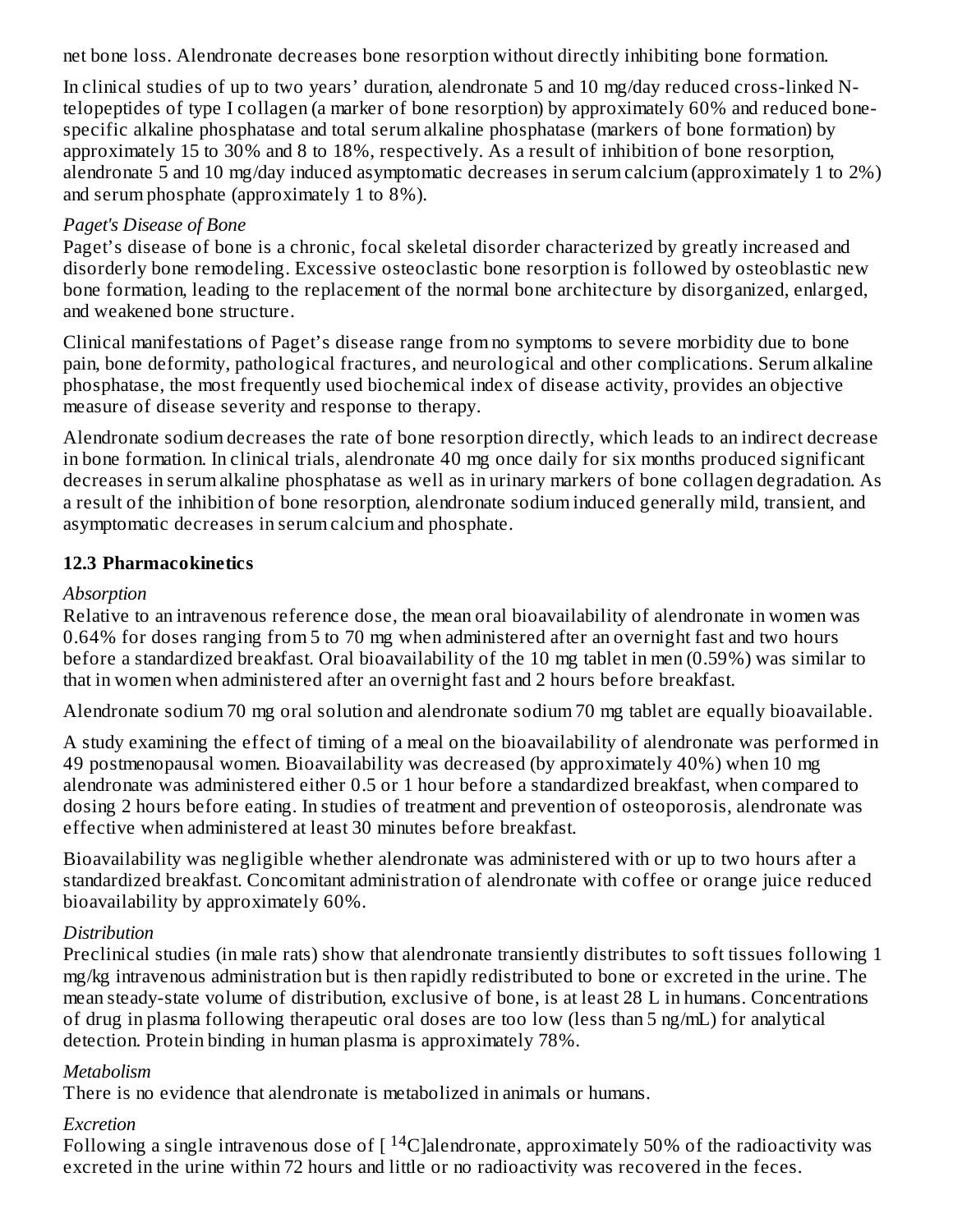Following a single 10 mg intravenous dose, the renal clearance of alendronate was 71 mL/min (64, 78; 90% confidence interval [CI]), and systemic clearance did not exceed 200 mL/min. Plasma concentrations fell by more than 95% within 6 hours following intravenous administration. The terminal half-life in humans is estimated to exceed 10 years, probably reflecting release of alendronate from the skeleton. Based on the above, it is estimated that after 10 years of oral treatment with alendronate (10 mg daily) the amount of alendronate released daily from the skeleton is approximately 25% of that absorbed from the gastrointestinal tract.

# *Specific Populations*

*Gender:* Bioavailability and the fraction of an intravenous dose excreted in urine were similar in men and women.

*Geriatric:* Bioavailability and disposition (urinary excretion) were similar in elderly and younger patients. No dosage adjustment is necessary in elderly patients.

*Race:* Pharmacokinetic differences due to race have not been studied.

*Renal Impairment:* Preclinical studies show that, in rats with kidney failure, increasing amounts of drug are present in plasma, kidney, spleen, and tibia. In healthy controls, drug that is not deposited in bone is rapidly excreted in the urine. No evidence of saturation of bone uptake was found after 3 weeks dosing with cumulative intravenous doses of 35 mg/kg in young male rats. Although no formal renal impairment pharmacokinetic study has been conducted in patients, it is likely that, as in animals, elimination of alendronate via the kidney will be reduced in patients with impaired renal function. Therefore, somewhat greater accumulation of alendronate in bone might be expected in patients with impaired renal function.

No dosage adjustment is necessary for patients with creatinine clearance 35 to 60 mL/min. Alendronate sodium is not recommended for patients with creatinine clearance less than 35 mL/min due to lack of experience with alendronate in renal failure.

*Hepatic Impairment:* As there is evidence that alendronate is not metabolized or excreted in the bile, no studies were conducted in patients with hepatic impairment. No dosage adjustment is necessary.

*Drug Interactions*

Intravenous ranitidine was shown to double the bioavailability of oral alendronate. The clinical significance of this increased bioavailability and whether similar increases will occur in patients given oral H 2-antagonists is unknown.

In healthy subjects, oral prednisone (20 mg three times daily for five days) did not produce a clinically meaningful change in the oral bioavailability of alendronate (a mean increase ranging from 20 to 44%).

Products containing calcium and other multivalent cations are likely to interfere with absorption of alendronate.

# **13 NONCLINICAL TOXICOLOGY**

# **13.1 Carcinogenesis, Mutagenesis, Impairment of Fertility**

Harderian gland (a retro-orbital gland not present in humans) adenomas were increased in high-dose female mice (p=0.003) in a 92-week oral carcinogenicity study at doses of alendronate of 1, 3, and 10 mg/kg/day (males) or 1, 2, and 5 mg/kg/day (females). These doses are equivalent to approximately 0.1 to 1 times a maximum recommended daily dose of 40 mg (Paget's disease) based on surface area, mg/m  $2$ . The relevance of this finding to humans is unknown.

Parafollicular cell (thyroid) adenomas were increased in high-dose male rats (p=0.003) in a 2-year oral carcinogenicity study at doses of 1 and 3.75 mg/kg body weight. These doses are equivalent to approximately 0.3 and 1 times a 40 mg human daily dose based on surface area, mg/m<sup>2</sup>. The relevance of this finding to humans is unknown.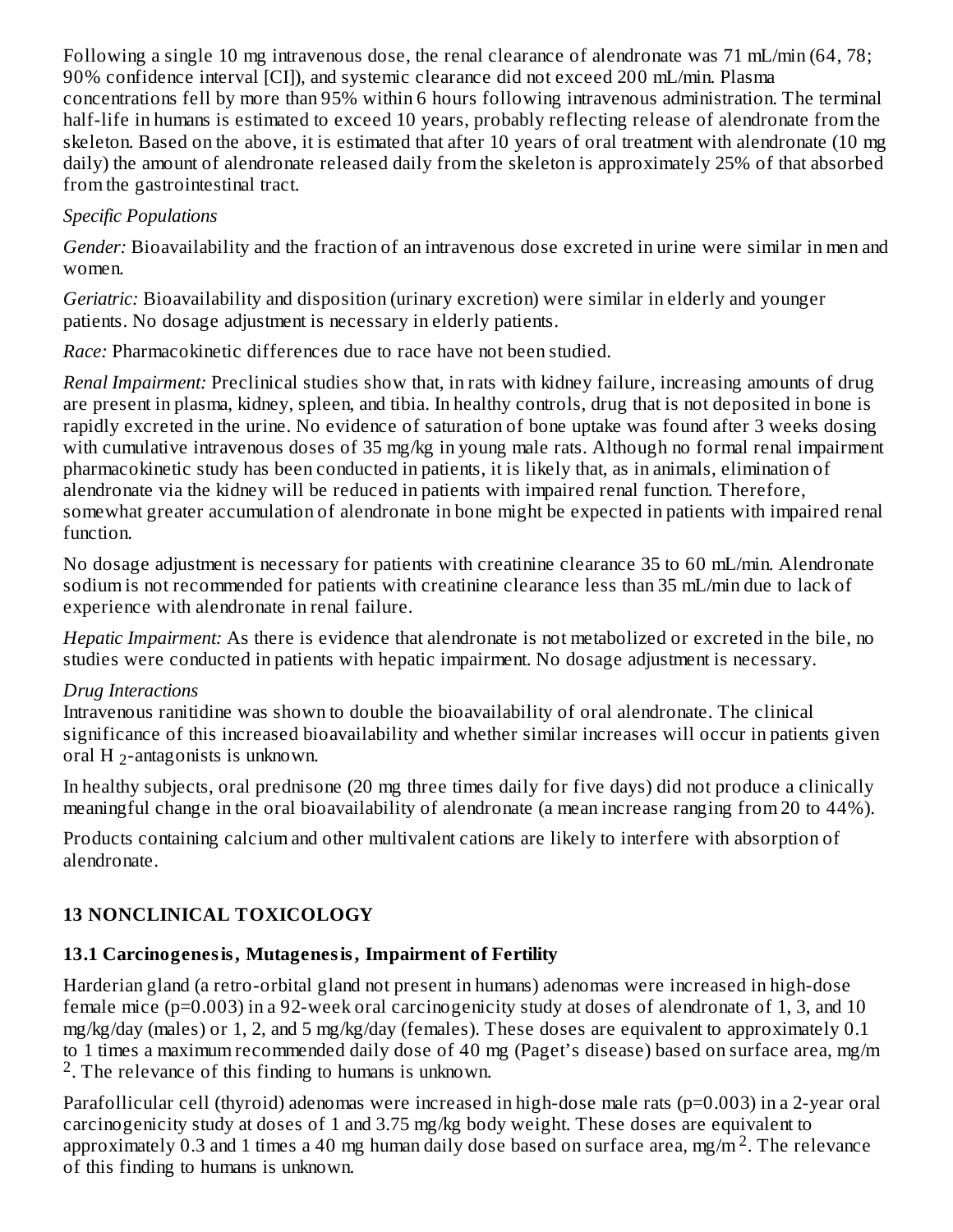Alendronate was not genotoxic in the *in vitro* microbial mutagenesis assay with and without metabolic activation, in an *in vitro* mammalian cell mutagenesis assay, in an *in vitro* alkaline elution assay in rat hepatocytes, and in an *in vivo* chromosomal aberration assay in mice. In an *in vitro* chromosomal aberration assay in Chinese hamster ovary cells, however, alendronate gave equivocal results.

Alendronate had no effect on fertility (male or female) in rats at oral doses up to 5 mg/kg/day (approximately 1 times a 40 mg human daily dose based on surface area, mg/m<sup>2</sup>).

# **13.2 Animal Toxicology and/or Pharmacology**

The relative inhibitory activities on bone resorption and mineralization of alendronate and etidronate were compared in the Schenk assay, which is based on histological examination of the epiphyses of growing rats. In this assay, the lowest dose of alendronate that interfered with bone mineralization (leading to osteomalacia) was 6000-fold the antiresorptive dose. The corresponding ratio for etidronate was one to one. These data suggest that alendronate administered in therapeutic doses is highly unlikely to induce osteomalacia.

# **14 CLINICAL STUDIES**

# **14.1 Treatment of Osteoporosis in Postmenopausal Women**

Daily Dosing

The efficacy of alendronate 10 mg daily was assessed in four clinical trials. Study 1, a three-year, multicenter, double-blind, placebo-controlled, US clinical study enrolled 478 patients with a BMD Tscore at or below minus 2.5 with or without a prior vertebral fracture; Study 2, a three-year, multicenter, double-blind, placebo-controlled Multinational clinical study enrolled 516 patients with a BMD Tscore at or below minus 2.5 with or without a prior vertebral fracture; Study 3, the Three-Year Study of the Fracture Intervention Trial (FIT) a study which enrolled 2027 postmenopausal patients with at least one baseline vertebral fracture; and Study 4, the Four-Year Study of FIT: a study which enrolled 4432 postmenopausal patients with low bone mass but without a baseline vertebral fracture.

# *Effect on Fracture Incidence*

To assess the effects of alendronate sodium on the incidence of vertebral fractures (detected by digitized radiography; approximately one third of these were clinically symptomatic), the U.S. and Multinational studies were combined in an analysis that compared placebo to the pooled dosage groups of alendronate (5 or 10 mg for three years or 20 mg for two years followed by 5 mg for one year). There was a statistically significant reduction in the proportion of patients treated with alendronate sodium experiencing one or more new vertebral fractures relative to those treated with placebo (3.2% vs. 6.2%; a 48% relative risk reduction). A reduction in the total number of new vertebral fractures (4.2 vs. 11.3 per 100 patients) was also observed. In the pooled analysis, patients who received alendronate sodium had a loss in stature that was statistically significantly less than was observed in those who received placebo (-3.0 mm vs. -4.6 mm).

The Fracture Intervention Trial (FIT) consisted of two studies in postmenopausal women: the Three-Year Study of patients who had at least one baseline radiographic vertebral fracture and the Four-Year Study of patients with low bone mass but without a baseline vertebral fracture. In both studies of FIT, 96% of randomized patients completed the studies (i.e., had a closeout visit at the scheduled end of the study); approximately 80% of patients were still taking study medication upon completion.

# *Fracture Intervention Trial: Three-Year Study (patients with at least one baseline radiographic vertebral fracture)*

This randomized, double-blind, placebo-controlled, 2027-patient study (alendronate sodium, n=1022; placebo, n=1005) demonstrated that treatment with alendronate sodium resulted in statistically significant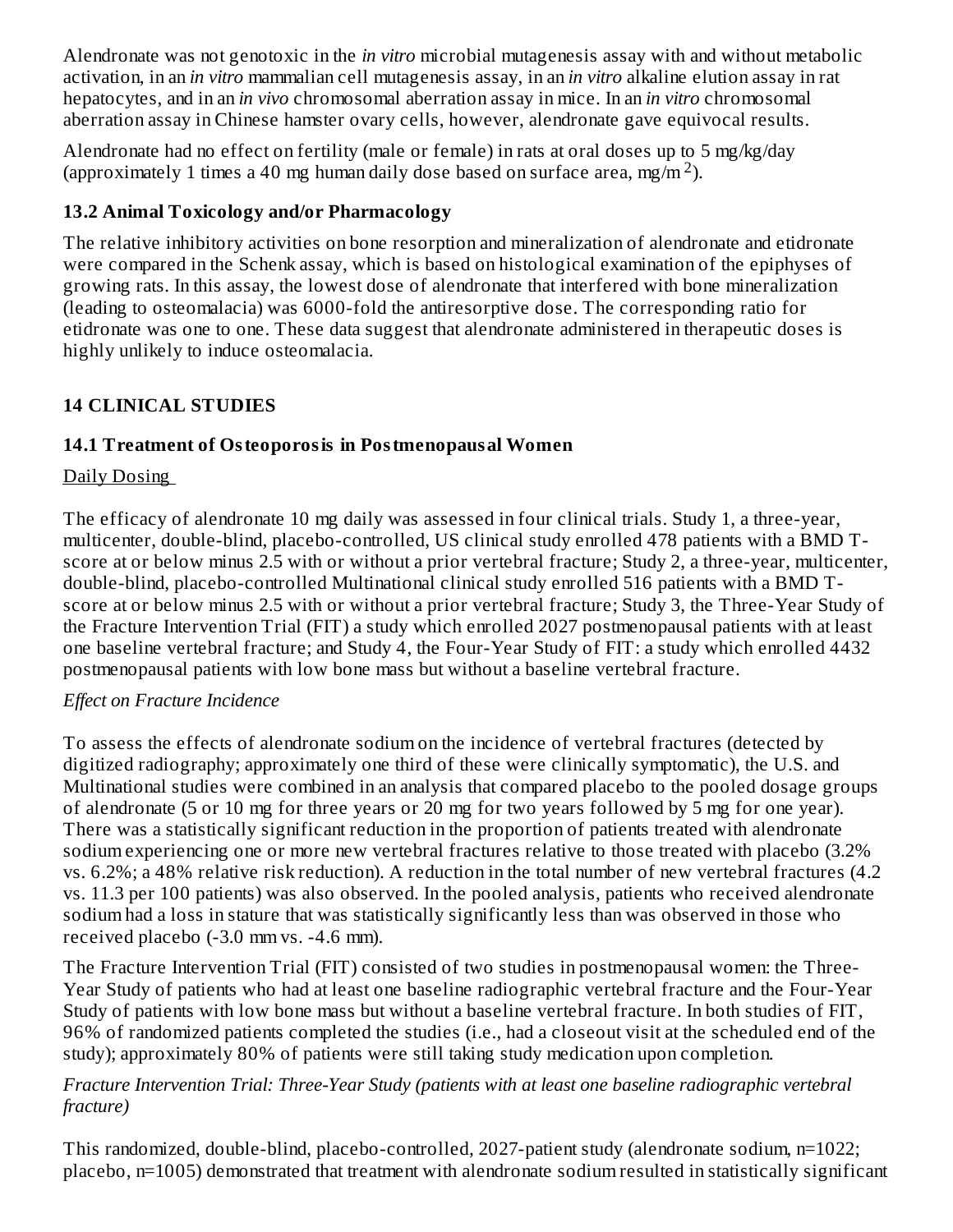reductions in fracture incidence at three years as shown in Table 6.

|                                                       |                   | <b>Percent of Patients</b> |                             |                       |
|-------------------------------------------------------|-------------------|----------------------------|-----------------------------|-----------------------|
|                                                       |                   |                            | Absolute                    |                       |
|                                                       |                   | Placebo                    |                             |                       |
|                                                       | Alendronate       |                            | Reduction in                | Relative Reduction in |
|                                                       | Sodium $(n=1022)$ |                            | (n=1005) Fracture Incidence | Fracture Risk (%)     |
| Patients with:                                        |                   |                            |                             |                       |
| Vertebral fractures                                   |                   |                            |                             |                       |
| (diagnosed by $X$ -ray)*                              |                   |                            |                             |                       |
| $\geq$ 1 new vertebral fracture                       | 7.9               | 15.0                       | 7.1                         | $47^{\text{+}}$       |
| $\geq$ new vertebral fractures                        | 0.5               | 4.9                        | 4.4                         | 90 <sup>†</sup>       |
| Clinical (symptomatic)<br>fractures                   |                   |                            |                             |                       |
| Any clinical (symptomatic)<br>fracture                | 13.8              | 18.1                       | 4.3                         | $26 \pm$              |
| $\geq$ 1 clinical (symptomatic)<br>vertebral fracture | 2.3               | 5.0                        | 2.7                         | $54^{\frac{6}{3}}$    |
| Hip fracture                                          | 1.1               | 2.2                        | 1.1                         | $51$ 1                |
| Wrist (forearm) fracture                              | 2.2               | 4.1                        | 1.9                         | 48 <sup>1</sup>       |

### **Table 6: Effect of Alendronate Sodium on Fracture Incidence in the Three-Year Study of FIT (patients with vertebral fracture at bas eline)**

\* Number evaluable for vertebral fractures: Alendronate sodium, n=984; placebo, n=966

 $\text{p}$  < 0.001,  $\text{p}$  = 0.007,  $\text{p}$  < 0.01,  $\text{p}$  p < 0.05

Furthermore, in this population of patients with baseline vertebral fracture, treatment with alendronate sodium significantly reduced the incidence of hospitalizations (25.0% vs. 30.7%).

In the Three-Year Study of FIT, fractures of the hip occurred in 22 (2.2%) of 1005 patients on placebo and 11 (1.1%) of 1022 patients on alendronate sodium, p=0.047. Figure 1 displays the cumulative incidence of hip fractures in this study.

# **Cumulative Incidence of Hip Fractures in the**

# **Three-Year Study of FIT**

**(patients with radiographic vertebral fracture at bas eline)**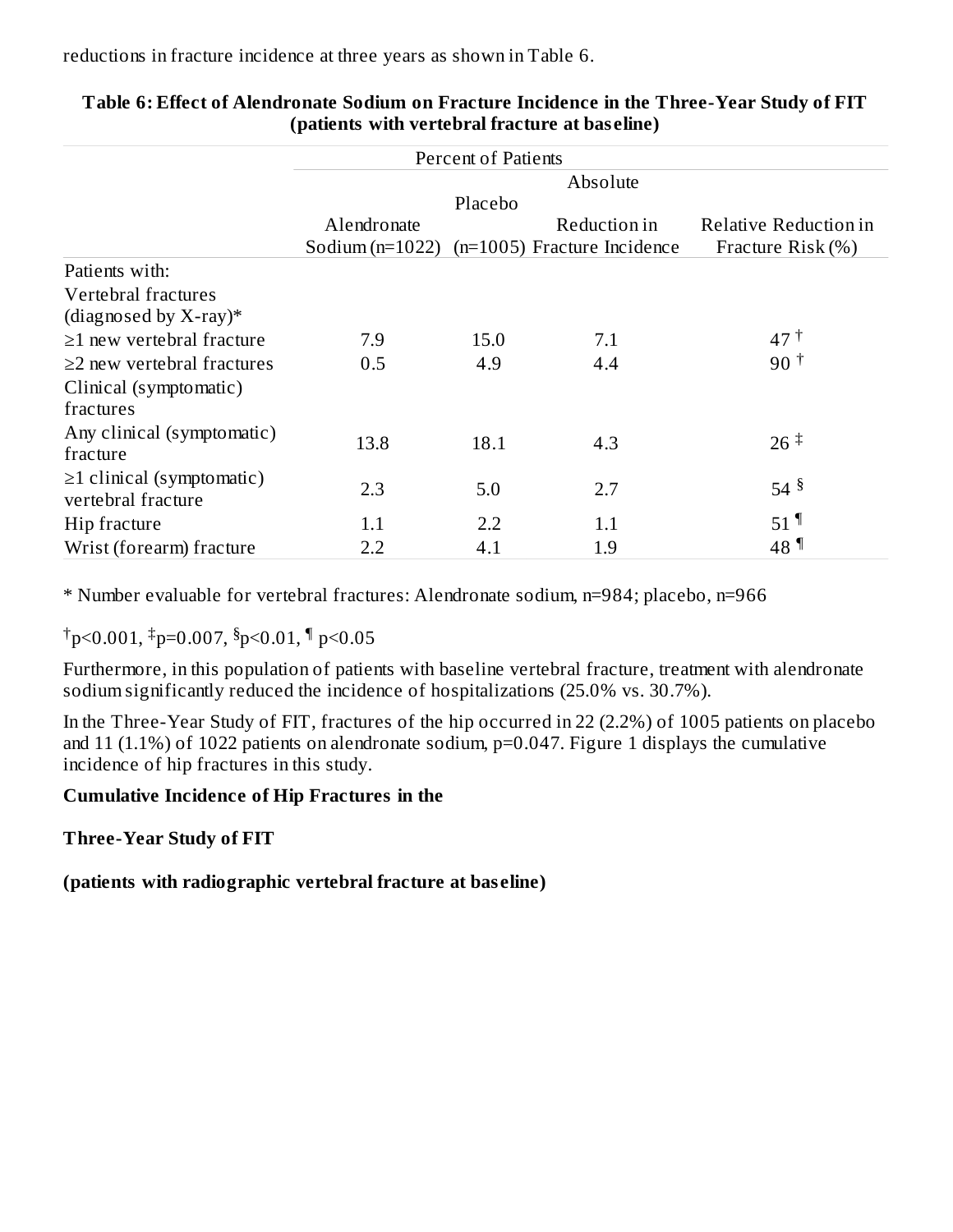

*Fracture Intervention Trial: Four-Year Study (patients with low bone mass but without a baseline radiographic vertebral fracture)*

This randomized, double-blind, placebo-controlled, 4432-patient study (alendronate sodium, n=2214; placebo, n=2218) further investigated the reduction in fracture incidence due to alendronate sodium. The intent of the study was to recruit women with osteoporosis, defined as a baseline femoral neck BMD at least two standard deviations below the mean for young adult women. However, due to subsequent revisions to the normative values for femoral neck BMD, 31% of patients were found not to meet this entry criterion and thus this study included both osteoporotic and non-osteoporotic women. The results are shown in Table 7 for the patients with osteoporosis.

|                                   |             | <b>Percent of Patients</b> |                                             |                              |
|-----------------------------------|-------------|----------------------------|---------------------------------------------|------------------------------|
|                                   |             |                            | Absolute                                    |                              |
|                                   |             | Placebo                    |                                             |                              |
|                                   | Alendronate |                            | Reduction in                                | <b>Relative Reduction in</b> |
|                                   |             |                            | Sodium (n=1545) (n=1521) Fracture Incidence | Fracture Risk (%)            |
| Patients with:                    |             |                            |                                             |                              |
| Vertebral fractures               |             |                            |                                             |                              |
| (diagnosed by X-ray) <sup>†</sup> |             |                            |                                             |                              |
| $\geq$ 1 new vertebral fracture   | 2.5         | 4.8                        | 2.3                                         | $48^{\frac{+}{+}}$           |
| $\geq$ 2 new vertebral fractures  | 0.1         | 0.6                        | 0.5                                         | 78 §                         |
| Clinical (symptomatic)            |             |                            |                                             |                              |
| fractures                         |             |                            |                                             |                              |
| Any clinical (symptomatic)        | 12.9        | 16.2                       | 3.3                                         | 22 <sup>1</sup>              |
| fracture                          |             |                            |                                             |                              |
| $\geq$ 1 clinical (symptomatic)   | 1.0         | 1.6                        | 0.6                                         | 41 (NS) <sup>#</sup>         |
| vertebral fracture                |             |                            |                                             |                              |
| Hip fracture                      | 1.0         | 1.4                        | 0.4                                         | 29 (NS) $^{\#}$              |
| Wrist (forearm) fracture          | 3.9         | 3.8                        | $-0.1$                                      | $NS$ <sup>#</sup>            |

| Table 7: Effect of Alendronate Sodium on Fracture Incidence in Osteoporotic* Patients in the |  |
|----------------------------------------------------------------------------------------------|--|
| Four-Year Study of FIT (patients without vertebral fracture at baseline)                     |  |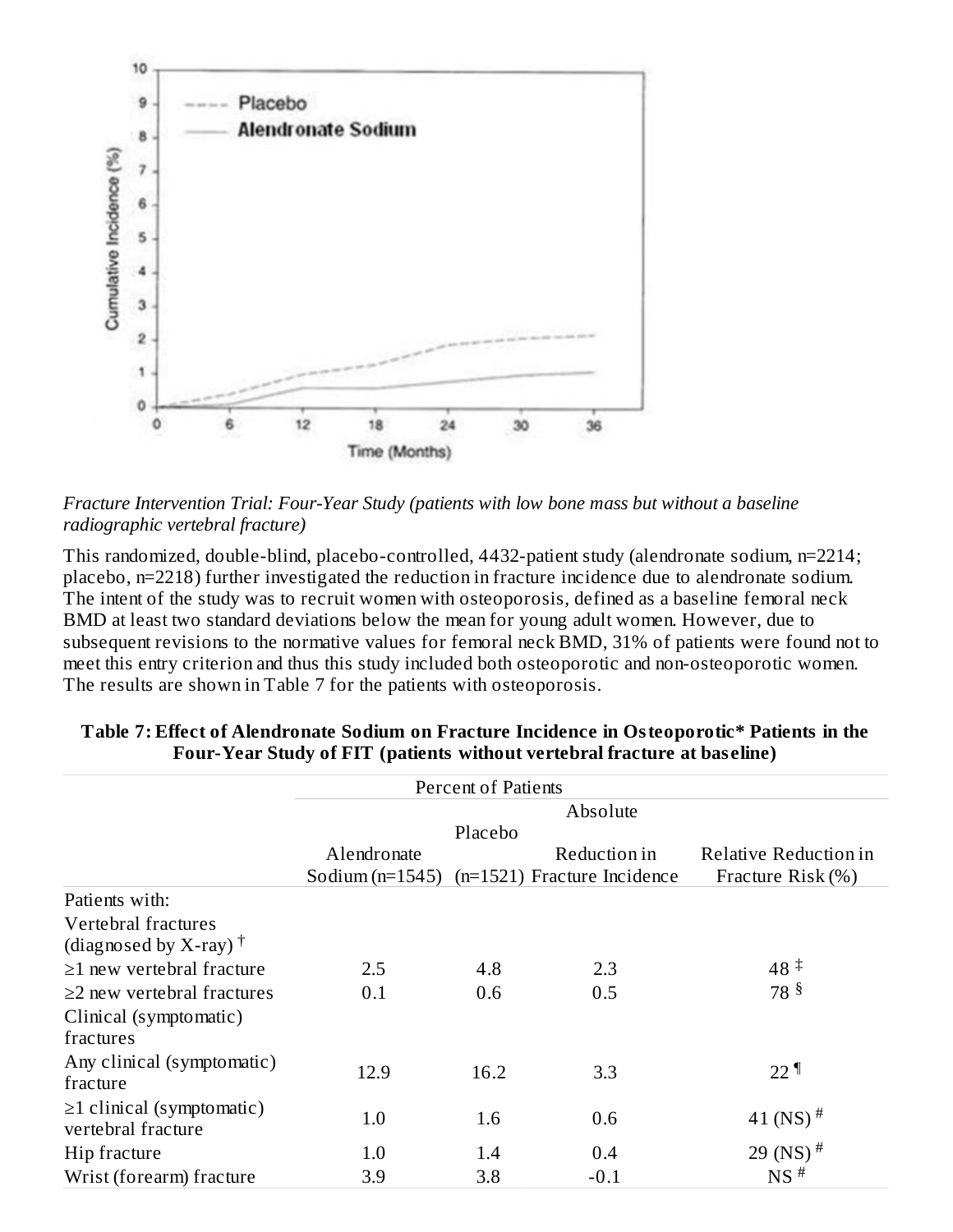Baseline femoral neck BMD at least 2 SD below the mean for young adult women \*

Number evaluable for vertebral fractures: Alendronate sodium, n=1426; placebo, n=1428 †

 $\text{*p<}0.001, \text{ }^8\text{p=0.035}, \text{ }^{\text{ }6}\text{p=0.01}$ 

 $^{\#}$ Not significant. This study was not powered to detect differences at these sites.

*Fracture Results Across Studies*

In the Three-Year Study of FIT, alendronate sodium reduced the percentage of women experiencing at least one new radiographic vertebral fracture from 15.0% to 7.9% (47% relative risk reduction, p<0.001); in the Four-Year Study of FIT, the percentage was reduced from 3.8% to 2.1% (44% relative risk reduction, p=0.001); and in the combined U.S./Multinational studies, from 6.2% to 3.2% (48% relative risk reduction, p=0.034).

Alendronate sodium reduced the percentage of women experiencing multiple (two or more) new vertebral fractures from 4.2% to 0.6% (87% relative risk reduction, p<0.001) in the combined U.S./Multinational studies and from 4.9% to 0.5% (90% relative risk reduction, p<0.001) in the Three-Year Study of FIT. In the Four-Year Study of FIT, alendronate sodium reduced the percentage of osteoporotic women experiencing multiple vertebral fractures from 0.6% to 0.1% (78% relative risk reduction, p=0.035).

Thus, alendronate sodium reduced the incidence of radiographic vertebral fractures in osteoporotic women whether or not they had a previous radiographic vertebral fracture.

# *Effect on Bone Mineral Density*

The bone mineral density efficacy of alendronate 10 mg once daily in postmenopausal women, 44 to 84 years of age, with osteoporosis (lumbar spine bone mineral density [BMD] of at least 2 standard deviations below the premenopausal mean) was demonstrated in four double-blind, placebo-controlled clinical studies of two or three years' duration.

Figure 2 shows the mean increases in BMD of the lumbar spine, femoral neck, and trochanter in patients receiving alendronate sodium 10 mg/day relative to placebo-treated patients at three years for each of these studies.

# **Osteoporosis Treatment Studies in Postmenopausal Women**

**Increas e in BMD**

# **Alendronate 10 mg/dayat Three Years**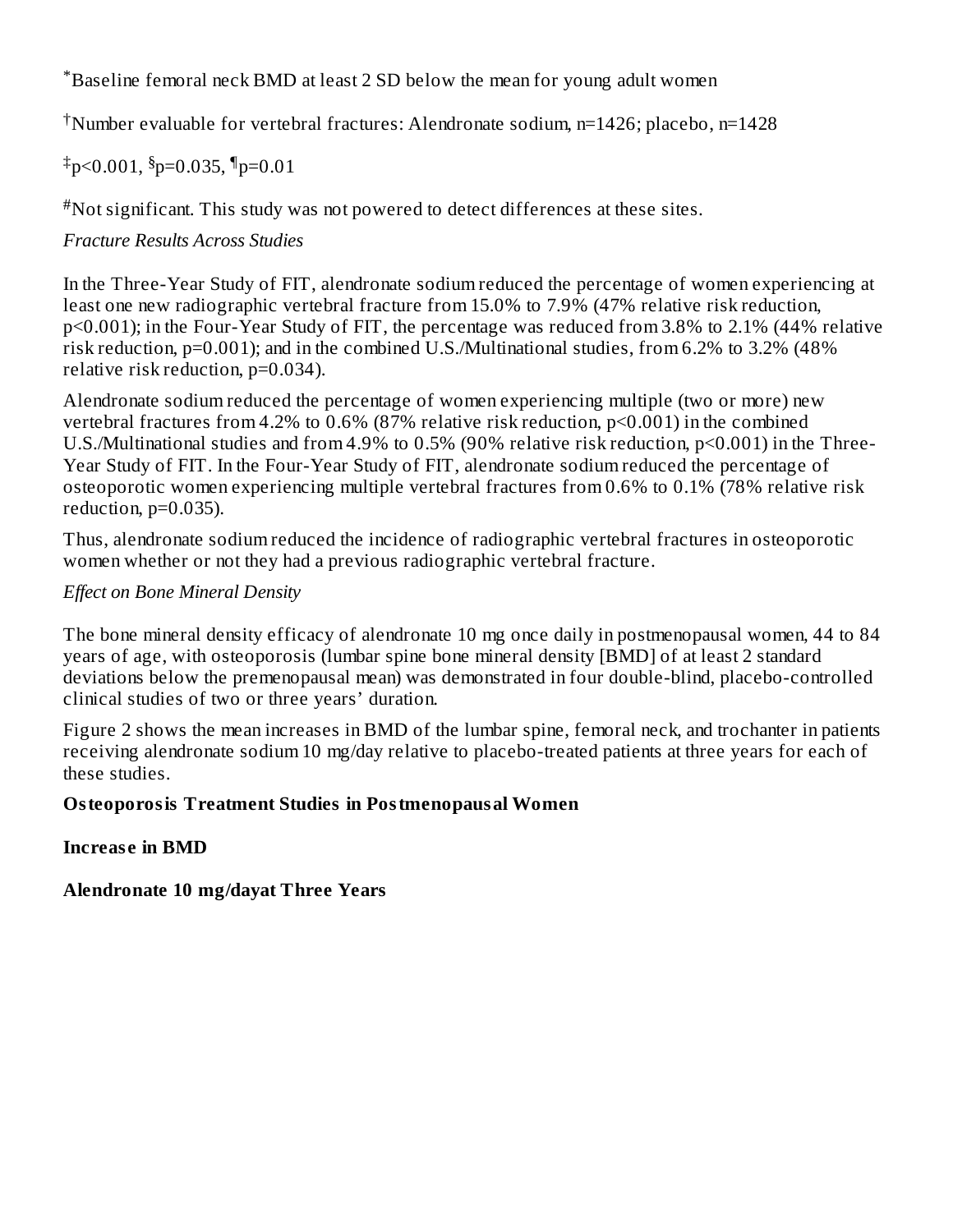

At three years significant increases in BMD, relative both to baseline and placebo, were seen at each measurement site in each study in patients who received alendronate 10 mg/day. Total body BMD also increased significantly in each study, suggesting that the increases in bone mass of the spine and hip did not occur at the expense of other skeletal sites. Increases in BMD were evident as early as three months and continued throughout the three years of treatment. (See Figure 3 for lumbar spine results.) In the two-year extension of these studies, treatment of 147 patients with alendronate 10 mg/day resulted in continued increases in BMD at the lumbar spine and trochanter (absolute additional increases between years 3 and 5: lumbar spine, 0.94%; trochanter, 0.88%). BMD at the femoral neck, forearm and total body were maintained. Alendronate sodium was similarly effective regardless of age, race, baseline rate of bone turnover, and baseline BMD in the range studied (at least 2 standard deviations below the premenopausal mean).

### **Osteoporosis Treatment Studies in Postmenopausal Women**

### **Time Cours e of Effect of Alendronate 10 mg/day Versus Placebo:**

### **Lumbar Spine BMD Percent Change From Bas eline**



In patients with postmenopausal osteoporosis treated with alendronate 10 mg/day for one or two years, the effects of treatment withdrawal were assessed. Following discontinuation, there were no further increases in bone mass and the rates of bone loss were similar to those of the placebo groups.

*Bone Histology*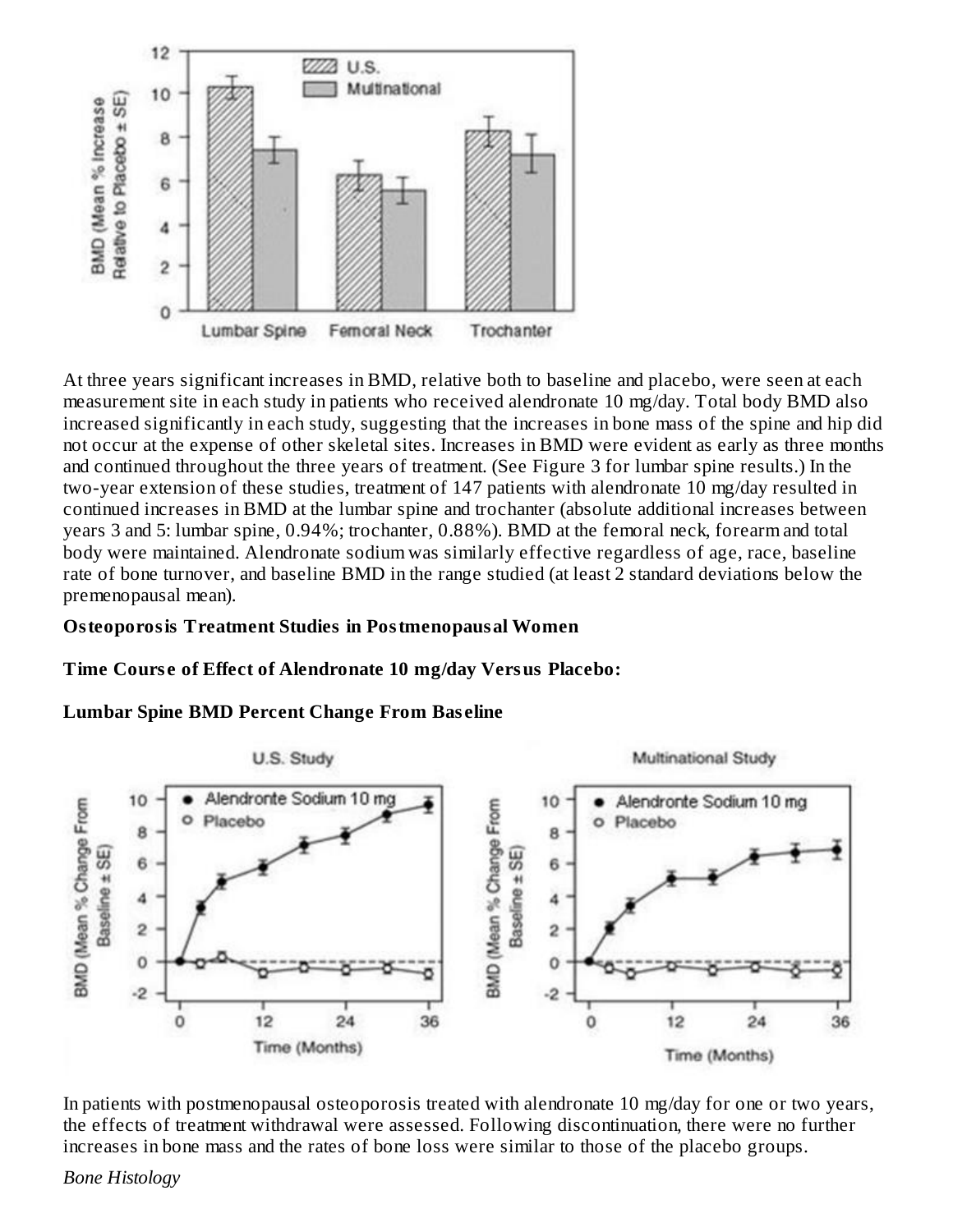Bone histology in 270 postmenopausal patients with osteoporosis treated with alendronate sodium at doses ranging from 1 to 20 mg/day for one, two, or three years revealed normal mineralization and structure, as well as the expected decrease in bone turnover relative to placebo. These data, together with the normal bone histology and increased bone strength observed in rats and baboons exposed to long-term alendronate treatment, support the conclusion that bone formed during therapy with alendronate sodium is of normal quality.

# *Effect on Height*

Alendronate sodium, over a three- or four-year period, was associated with statistically significant reductions in loss of height vs. placebo in patients with and without baseline radiographic vertebral fractures. At the end of the FIT studies, the between-treatment group differences were 3.2 mm in the Three-Year Study and 1.3 mm in the Four-Year Study.

# Weekly Dosing

The therapeutic equivalence of once-weekly alendronate 70 mg (n=519) and alendronate 10 mg daily (n=370) was demonstrated in a one-year, double-blind, multicenter study of postmenopausal women with osteoporosis. In the primary analysis of completers, the mean increases from baseline in lumbar spine BMD at one year were 5.1% (4.8, 5.4%; 95% CI) in the 70-mg once-weekly group (n=440) and 5.4% (5.0, 5.8%; 95% CI) in the 10-mg daily group (n=330). The two treatment groups were also similar with regard to BMD increases at other skeletal sites. The results of the intention-to-treat analysis were consistent with the primary analysis of completers.

# *Concomitant Use with Estrogen/Hormone Replacement Therapy (HRT)*

The effects on BMD of treatment with alendronate 10 mg once daily and conjugated estrogen (0.625 mg/day) either alone or in combination were assessed in a two-year, double-blind, placebo-controlled study of hysterectomized postmenopausal osteoporotic women (n=425). At two years, the increases in lumbar spine BMD from baseline were significantly greater with the combination (8.3%) than with either estrogen or alendronate sodium alone (both 6.0%).

The effects on BMD when alendronate sodium was added to stable doses (for at least one year) of HRT (estrogen ± progestin) were assessed in a one-year, double-blind, placebo-controlled study in postmenopausal osteoporotic women (n=428). The addition of alendronate 10 mg once daily to HRT produced, at one year, significantly greater increases in lumbar spine BMD (3.7%) vs. HRT alone  $(1.1\%)$ .

In these studies, significant increases or favorable trends in BMD for combined therapy compared with HRT alone were seen at the total hip, femoral neck, and trochanter. No significant effect was seen for total body BMD.

Histomorphometric studies of transiliac biopsies in 92 subjects showed normal bone architecture. Compared to placebo there was a 98% suppression of bone turnover (as assessed by mineralizing surface) after 18 months of combined treatment with alendronate sodium and HRT, 94% on alendronate sodium alone, and 78% on HRT alone. The long-term effects of combined alendronate sodium and HRT on fracture occurrence and fracture healing have not been studied.

# **14.2 Prevention of Osteoporosis in Postmenopausal Women**

# Daily Dosing

Prevention of bone loss was demonstrated in two double-blind, placebo-controlled studies of postmenopausal women 40-60 years of age. One thousand six hundred nine patients (alendronate 5 mg/day; n=498) who were at least six months postmenopausal were entered into a two-year study without regard to their baseline BMD. In the other study, 447 patients (alendronate 5 mg/day; n=88),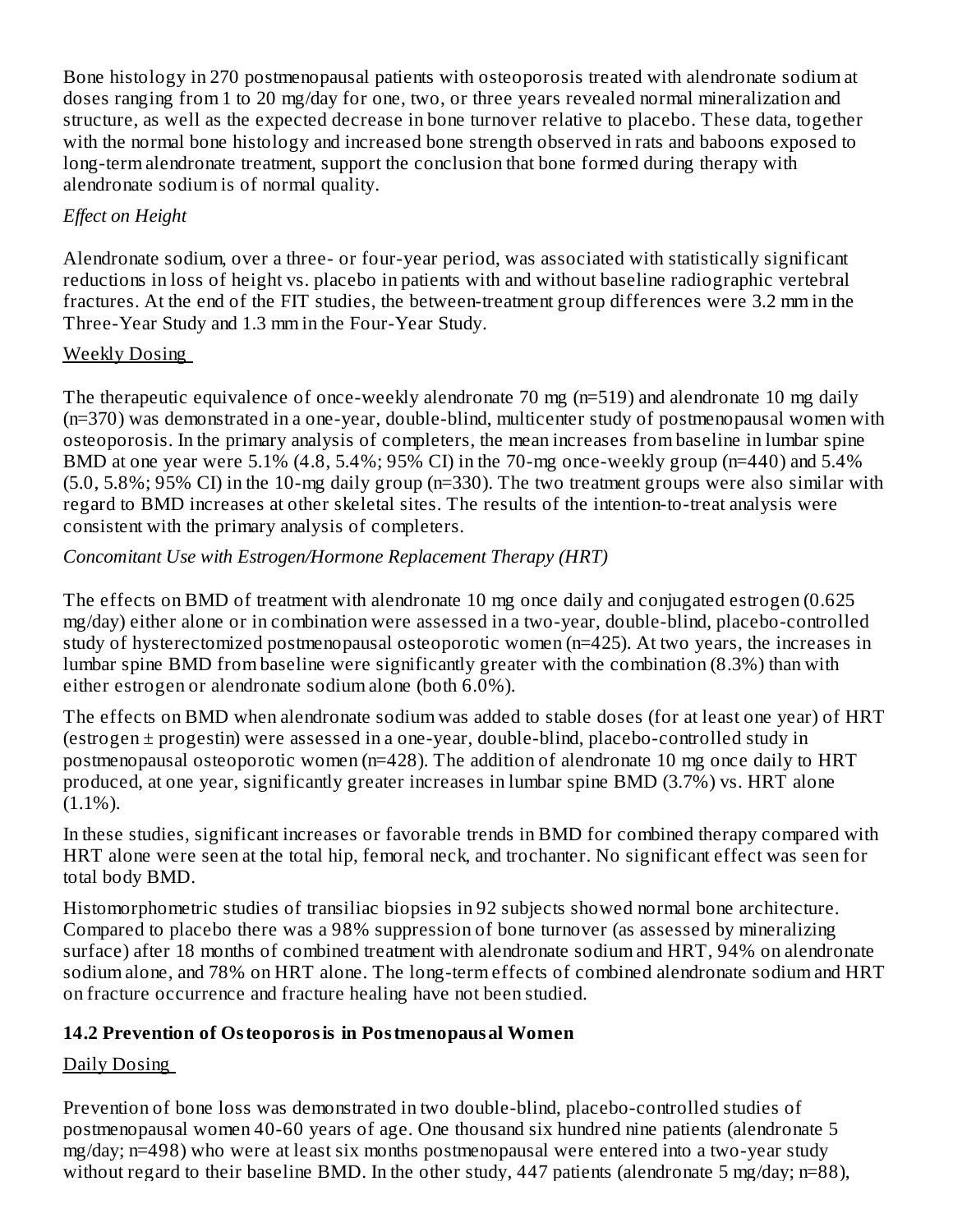who were between six months and three years postmenopause, were treated for up to three years. In the placebo-treated patients BMD losses of approximately 1% per year were seen at the spine, hip (femoral neck and trochanter) and total body. In contrast, alendronate 5 mg/day prevented bone loss in the majority of patients and induced significant increases in mean bone mass at each of these sites (see Figure 4). In addition, alendronate 5 mg/day reduced the rate of bone loss at the forearm by approximately half relative to placebo. Alendronate 5 mg/day was similarly effective in this population regardless of age, time since menopause, race and baseline rate of bone turnover.



### **Osteoporosis Prevention Studies in Postmenopausal Women**

### *Bone Histology*

Bone histology was normal in the 28 patients biopsied at the end of three years who received alendronate at doses of up to 10 mg/day.

### Weekly Dosing

The therapeutic equivalence of once weekly alendronate 35 mg (n=362) and alendronate 5 mg daily (n=361) was demonstrated in a one-year, double-blind, multicenter study of postmenopausal women without osteoporosis. In the primary analysis of completers, the mean increases from baseline in lumbar spine BMD at one year were 2.9% (2.6, 3.2%; 95% CI) in the 35-mg once-weekly group (n=307) and 3.2% (2.9, 3.5%; 95% CI) in the 5-mg daily group (n=298). The two treatment groups were also similar with regard to BMD increases at other skeletal sites. The results of the intention-to-treat analysis were consistent with the primary analysis of completers.

### **14.3 Treatment to Increas e Bone Mass in Men with Osteoporosis**

The efficacy of alendronate sodium in men with hypogonadal or idiopathic osteoporosis was demonstrated in two clinical studies.

### Daily Dosing

A two-year, double-blind, placebo-controlled, multicenter study of alendronate 10 mg once daily enrolled a total of 241 men between the ages of 31 and 87 (mean, 63). All patients in the trial had either a BMD T-score less than or equal to -2 at the femoral neck and less than or equal to -1 at the lumbar spine, or a baseline osteoporotic fracture and a BMD T-score less than or equal to -1 at the femoral neck. At two years, the mean increases relative to placebo in BMD in men receiving alendronate 10 mg/day were significant at the following sites: lumbar spine, 5.3%; femoral neck, 2.6%; trochanter,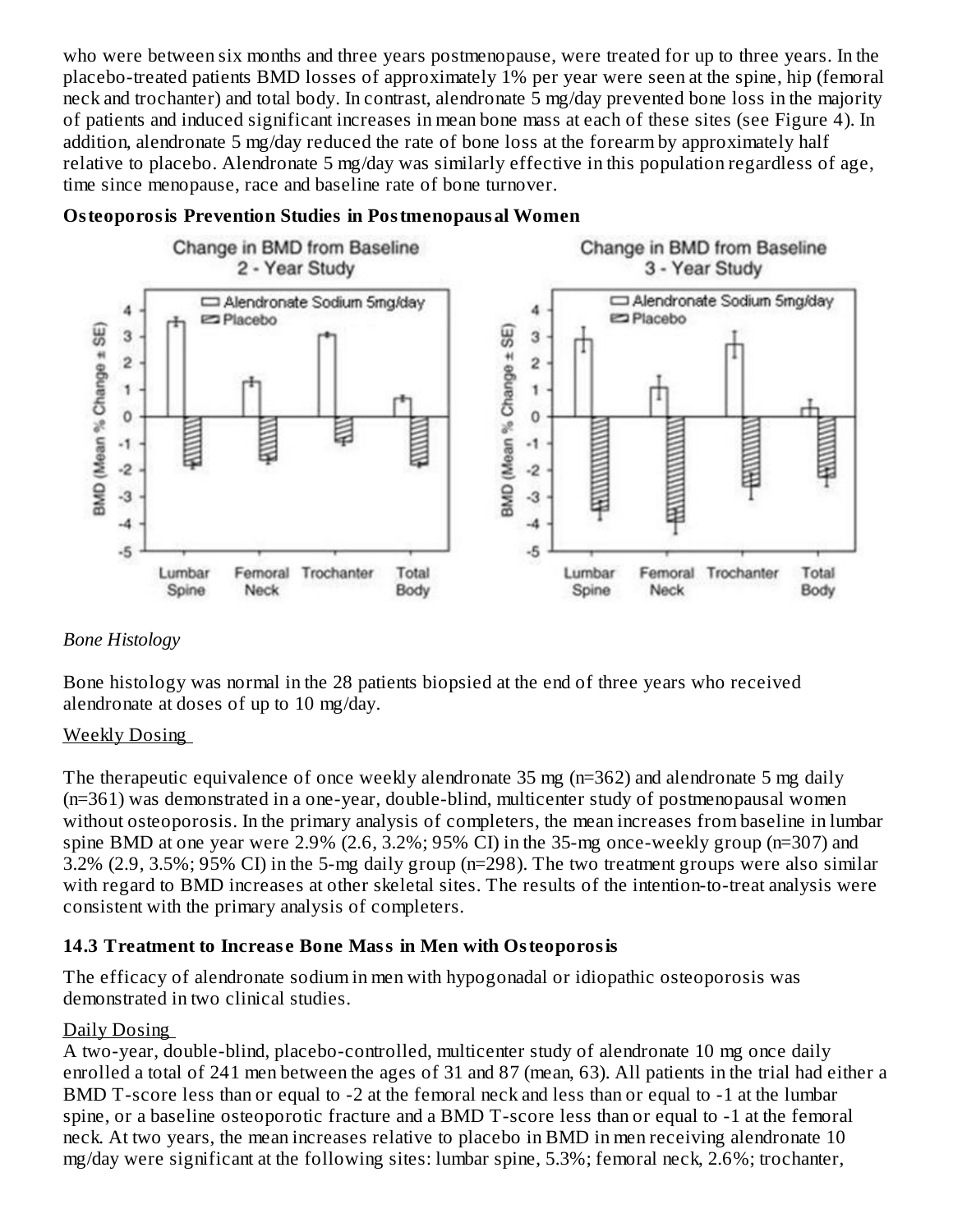3.1%; and total body, 1.6%. Treatment with alendronate sodium also reduced height loss (alendronate sodium, -0.6 mm vs. placebo, -2.4 mm).

# Weekly Dosing

A one-year, double-blind, placebo-controlled, multicenter study of once weekly alendronate 70 mg enrolled a total of 167 men between the ages of 38 and 91 (mean, 66). Patients in the study had either a BMD T-score less than or equal to -2 at the femoral neck and less than or equal to -1 at the lumbar spine, or a BMD T-score less than or equal to -2 at the lumbar spine and less than or equal to -1 at the femoral neck, or a baseline osteoporotic fracture and a BMD T-score less than or equal to -1 at the femoral neck. At one year, the mean increases relative to placebo in BMD in men receiving alendronate 70 mg once weekly were significant at the following sites: lumbar spine, 2.8%; femoral neck, 1.9%; trochanter, 2.0%; and total body, 1.2%. These increases in BMD were similar to those seen at one year in the 10 mg once-daily study.

In both studies, BMD responses were similar regardless of age (greater than or equal to 65 years vs. less than 65 years), gonadal function (baseline testosterone less than 9 ng/dL vs. greater than or equal to 9 ng/dL), or baseline BMD (femoral neck and lumbar spine T-score less than or equal to -2.5 vs. greater than -2.5).

# **14.4 Treatment of Glucocorticoid-Induced Osteoporosis**

The efficacy of alendronate 5 and 10 mg once daily in men and women receiving glucocorticoids (at least 7.5 mg/day of prednisone or equivalent) was demonstrated in two, one-year, double-blind, randomized, placebo-controlled, multicenter studies of virtually identical design, one performed in the United States and the other in 15 different countries (Multinational [which also included alendronate 2.5 mg/day]). These studies enrolled 232 and 328 patients, respectively, between the ages of 17 and 83 with a variety of glucocorticoid-requiring diseases. Patients received supplemental calcium and vitamin D. Figure 5 shows the mean increases relative to placebo in BMD of the lumbar spine, femoral neck, and trochanter in patients receiving alendronate 5 mg/day for each study.

# **Studies in Glucocorticoid - Treated Patients**

# **Increas e in BMD**

# **Alendronate 5 mg/day at One Year**



After one year, significant increases relative to placebo in BMD were seen in the combined studies at each of these sites in patients who received alendronate 5 mg/day. In the placebo-treated patients, a significant decrease in BMD occurred at the femoral neck (-1.2%), and smaller decreases were seen at the lumbar spine and trochanter. Total body BMD was maintained with alendronate 5 mg/day. The increases in BMD with alendronate 10 mg/day were similar to those with alendronate 5 mg/day in all patients except for postmenopausal women not receiving estrogen therapy. In these women, the increases (relative to placebo) with alendronate 10 mg/day were greater than those with alendronate 5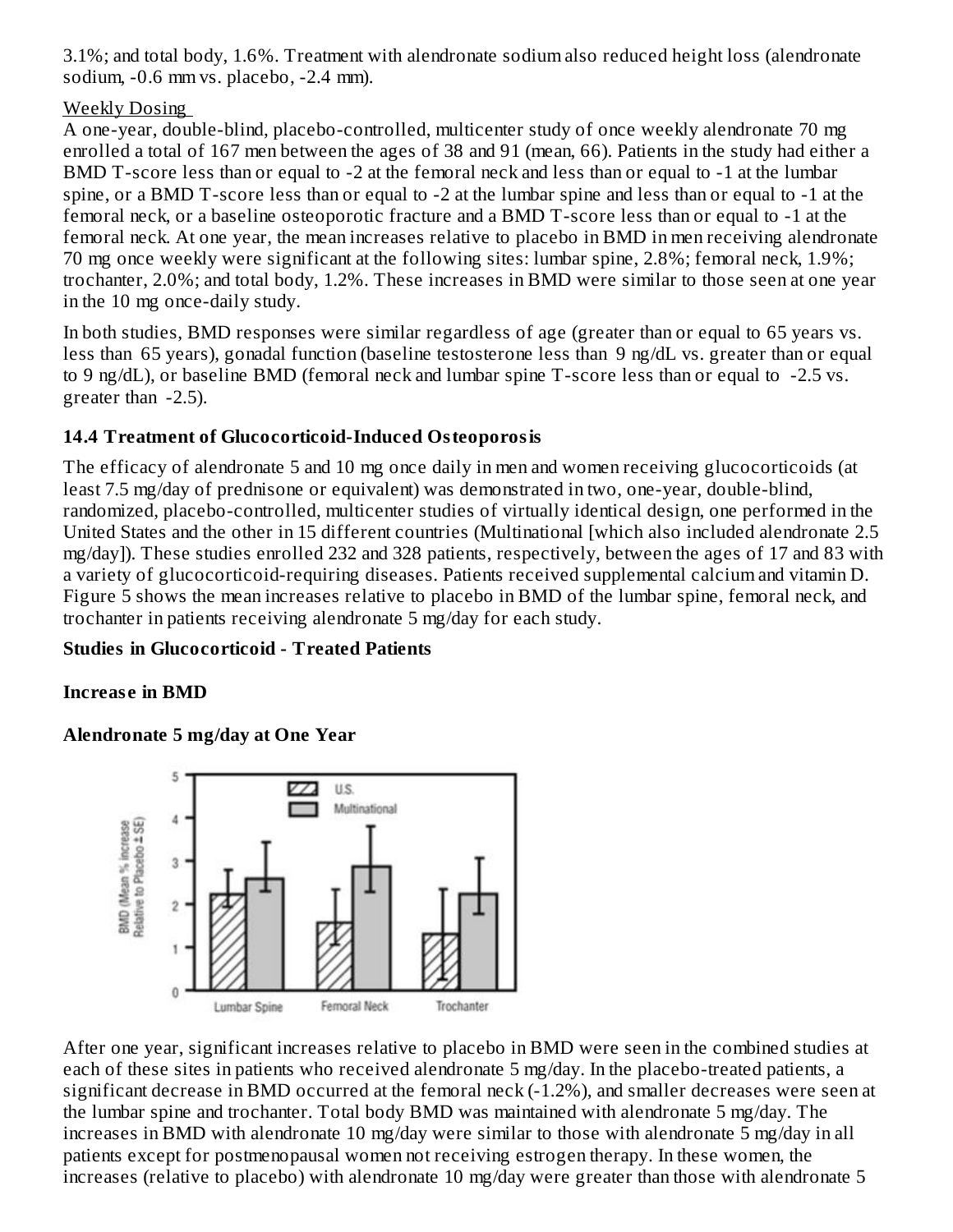mg/day at the lumbar spine (4.1% vs. 1.6%) and trochanter (2.8% vs. 1.7%), but not at other sites. Alendronate sodium was effective regardless of dose or duration of glucocorticoid use. In addition, alendronate sodium was similarly effective regardless of age (less than 65 vs. greater than or equal to 65 years), race (Caucasian vs. other races), gender, underlying disease, baseline BMD, baseline bone turnover, and use with a variety of common medications.

Bone histology was normal in the 49 patients biopsied at the end of one year who received alendronate at doses of up to 10 mg/day.

Of the original 560 patients in these studies, 208 patients who remained on at least 7.5 mg/day of prednisone or equivalent continued into a one-year double-blind extension. After two years of treatment, spine BMD increased by 3.7% and 5.0% relative to placebo with alendronate 5 and 10 mg/day, respectively. Significant increases in BMD (relative to placebo) were also observed at the femoral neck, trochanter, and total body.

After one year, 2.3% of patients treated with alendronate 5 or 10 mg/day (pooled) vs. 3.7% of those treated with placebo experienced a new vertebral fracture (not significant). However, in the population studied for two years, treatment with alendronate (pooled dosage groups: 5 or 10 mg for two years or 2.5 mg for one year followed by 10 mg for one year) significantly reduced the incidence of patients with a new vertebral fracture (alendronate sodium 0.7% vs. placebo 6.8%).

### **14.5 Treatment of Paget's Dis eas e of Bone**

The efficacy of alendronate 40 mg once daily for six months was demonstrated in two double-blind clinical studies of male and female patients with moderate to severe Paget's disease (alkaline phosphatase at least twice the upper limit of normal): a placebo-controlled, multinational study and a U.S. comparative study with etidronate disodium 400 mg/day. Figure 6 shows the mean percent changes from baseline in serum alkaline phosphatase for up to six months of randomized treatment.

### **Studies in Paget's Dis eas e of Bone**

### **Effect on Serum Alkaline Phosphatas e of Alendronate 40 mg/day**

### **Versus Placebo or Etidronate 400 mg/day**



At six months the suppression in alkaline phosphatase in patients treated with alendronate sodium was significantly greater than that achieved with etidronate and contrasted with the complete lack of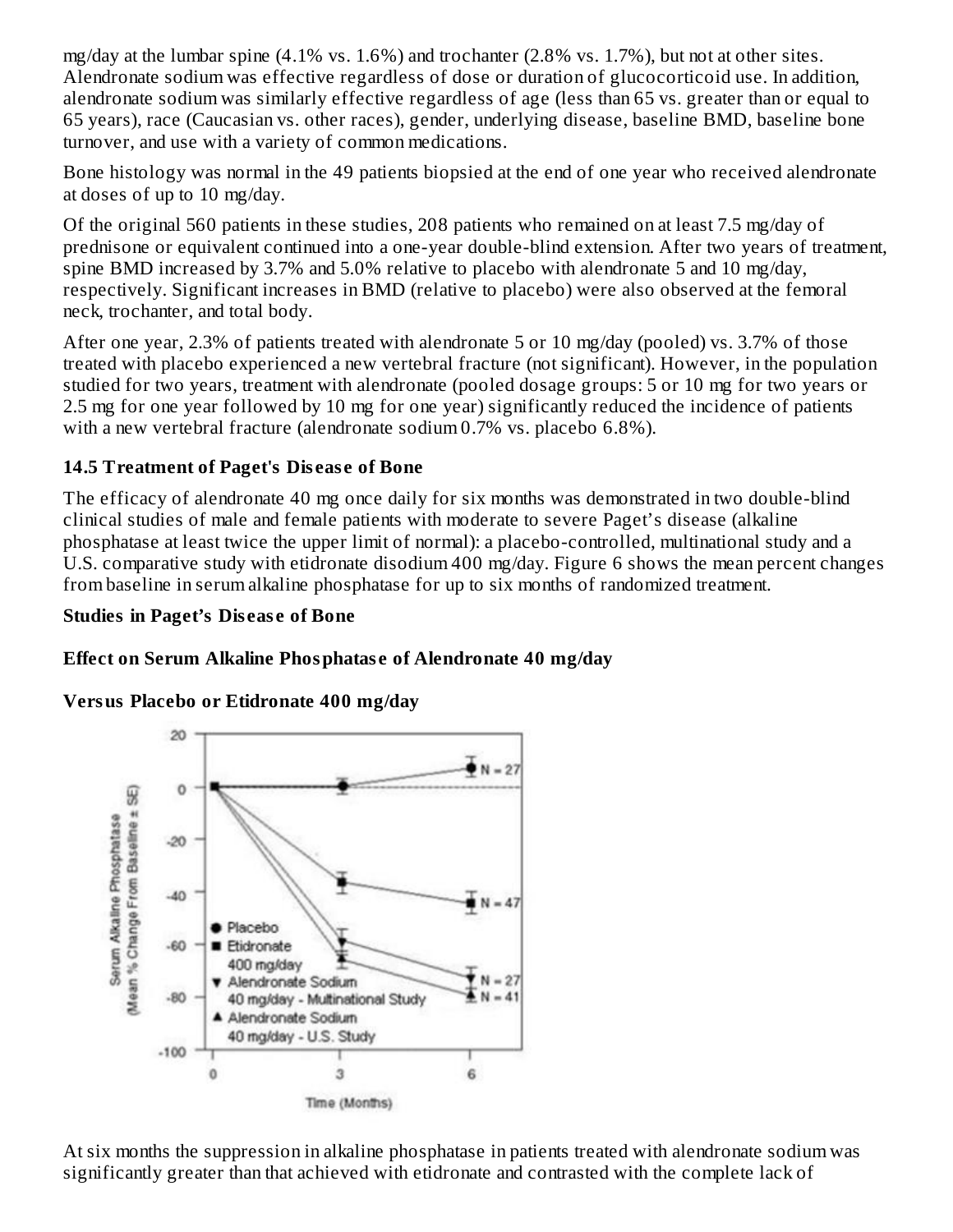response in placebo-treated patients. Response (defined as either normalization of serum alkaline phosphatase or decrease from baseline ≥60%) occurred in approximately 85% of patients treated with alendronate sodium in the combined studies vs. 30% in the etidronate group and 0% in the placebo group. Alendronate sodium was similarly effective regardless of age, gender, race, prior use of other bisphosphonates, or baseline alkaline phosphatase within the range studied (at least twice the upper limit of normal).

Bone histology was evaluated in 33 patients with Paget's disease treated with alendronate sodium 40 mg/day for 6 months. As in patients treated for osteoporosis *[see Clinical Studies (14.1)],* alendronate sodium did not impair mineralization, and the expected decrease in the rate of bone turnover was observed. Normal lamellar bone was produced during treatment with alendronate sodium, even where preexisting bone was woven and disorganized. Overall, bone histology data support the conclusion that bone formed during treatment with alendronate sodium is of normal quality.

# **16 HOW SUPPLIED/STORAGE AND HANDLING**

# *How Supplied*

Alendronate sodium tablets, USP, 35 mg - white to off-white oval tablet embossed with " **AN35**" on one side and " $\sum$ " on the other side. They are supplied as follows:

NDC # 16252-599-44 Unit-of-use Blister Package of 4

NDC # 16252-599-02 Unit-of-use Blister Package of 12

Alendronate sodium tablets, USP, 70 mg - white to off-white oval tablet embossed with " **AN70**" on one side and " $\sum$ " on the other side. They are supplied as follows:

NDC # 16252-601-44 Unit-of-use Blister Package of 4

NDC # 16252-601-02 Unit-of-use Blister Package of 12

*Storage*

*Alendronate SodiumTablets:*

Store at 20 $\degree$  to 25 $\degree$ C (68 $\degree$  to 77 $\degree$ F); excursions permitted to 15 $\degree$  to 30 $\degree$ C (59 $\degree$  to 86 $\degree$ F) [See USP Controlled Room Temperature].

# **17 PATIENT COUNSELING INFORMATION**

See FDA-approved patient labeling (Medication Guide).

Instruct patients to read the Medication Guide before starting therapy with alendronate sodium and to reread it each time the prescription is renewed.

# **17.1 Osteoporosis Recommendations, Including Calcium and Vitamin D Supplementation**

Instruct patients to take supplemental calcium and vitamin D, if daily dietary intake is inadequate. Weightbearing exercise should be considered along with the modification of certain behavioral factors, such as cigarette smoking and/or excessive alcohol consumption, if these factors exist.

# **17.2 Dosing Instructions**

Instruct patients that the expected benefits of alendronate sodium may only be obtained when it is taken with plain water the first thing upon arising for the day at least 30 minutes before the first food, beverage, or medication of the day. Even dosing with orange juice or coffee has been shown to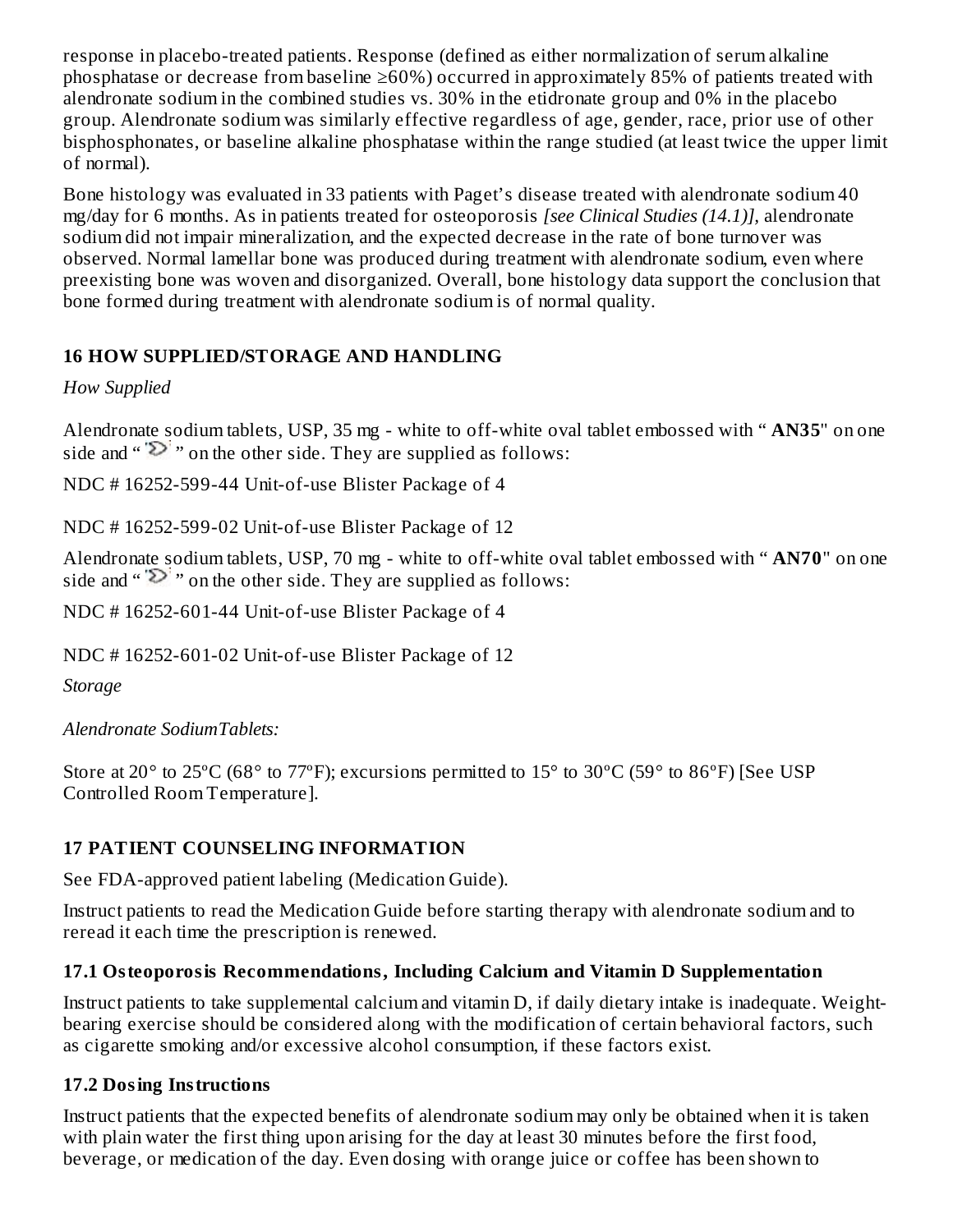markedly reduce the absorption of alendronate sodium *[see Clinical Pharmacology ( 12.3)].*

Instruct patients not to chew or suck on the tablet because of a potential for oropharyngeal ulceration.

Instruct patients to swallow each tablet of alendronate sodium with a full glass of water (6 to 8 ounces) to facilitate delivery to the stomach and thus reduce the potential for esophageal irritation.

Instruct patients not to lie down for at least 30 minutes and until after their first food of the day.

Instruct patients not to take alendronate sodium at bedtime or before arising for the day. Patients should be informed that failure to follow these instructions may increase their risk of esophageal problems.

Instruct patients that if they develop symptoms of esophageal disease (such as difficulty or pain upon swallowing, retrosternal pain or new or worsening heartburn) they should stop taking alendronate sodium and consult their physician.

If patients miss a dose of once weekly alendronate sodium, instruct patients to take one dose on the morning after they remember. They should not take two doses on the same day but should return to taking one dose once a week, as originally scheduled on their chosen day.

Distributed by: Actavis Pharma, Inc. Parsippany, NJ 07054 USA

Made in Malta

Revised: December 2014 RMC 20957

### **MEDICATION GUIDE Alendronate Sodium Tablets, USP (al-LEN-droe-nate SO-dee-uhm)**

Read the Medication Guide that comes with alendronate sodium tablets before you start taking it and each time you get a refill. There may be new information. This Medication Guide does not take the place of talking with your doctor about your medical condition or treatment. Talk to your doctor if you have any questions about alendronate sodium tablets.

### **What is the most important information I should know about alendronate sodium tablets?**

### **Alendronate sodium tablets can caus e s erious side effects including:**

- 1. Esophagus problems
- 2. Low calcium levels in your blood (hypocalcemia)
- 3. Bone, joint, or muscle pain
- 4. Severe jaw bone problems (osteonecrosis)
- 5. Unusual thigh bone fractures

### **1. Esophagus problems.**

**Some people who take alendronate sodium tablets may develop problems in the esophagus (the tube that connects the mouth and the stomach). Thes e problems include irritation, inflammation, or ulcers of the esophagus which may sometimes bleed.**

- **It is important that you take alendronate sodium tablets exactly as pres cribed to help lower your chance of getting esophagus problems. (See the s ection "How should I take alendronate sodium tablets?")**
- **Stop taking alendronate sodium tablets and call your doctor right away if you get chest pain, new or wors ening heartburn, or have trouble or pain when you swallow.**

### **2. Low calcium levels in your blood (hypocalcemia).**

Alendronate sodium tablets may lower the calcium levels in your blood. If you have low blood calcium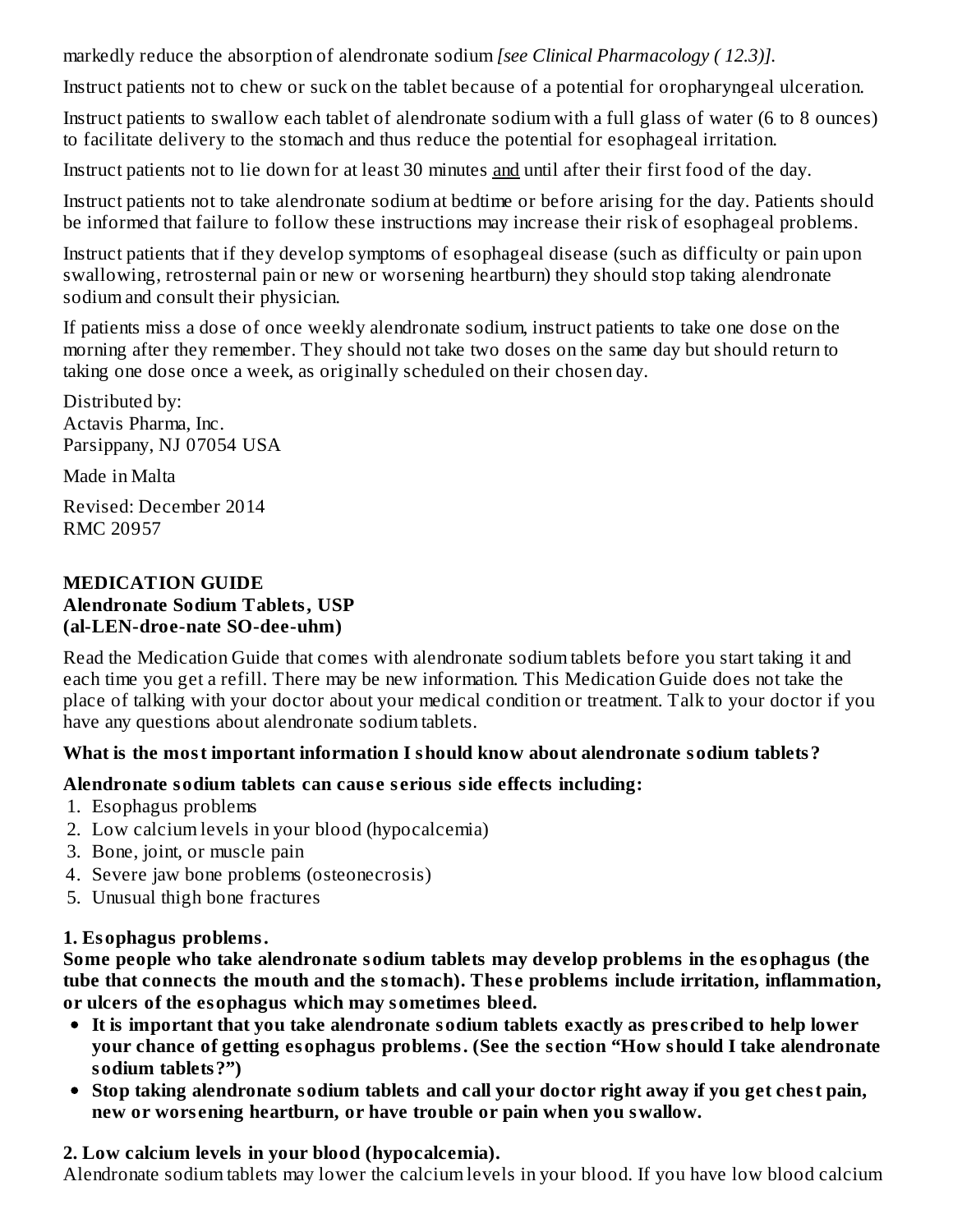before you start taking alendronate sodium tablets, it may get worse during treatment. Your low blood calcium must be treated before you take alendronate sodium tablets. Most people with low blood calcium levels do not have symptoms, but some people may have symptoms. Call your doctor right away if you have symptoms of low blood calcium such as:

- Spasms, twitches, or cramps in your muscles
- Numbness or tingling in your fingers, toes, or around your mouth

Your doctor may prescribe calcium and vitamin D to help prevent low calcium levels in your blood, while you take alendronate sodium tablets. Take calcium and vitamin D as your doctor tells you to.

### **3. Bone, joint, or mus cle pain.**

Some people who take alendronate sodium tablets develop severe bone, joint, or muscle pain.

# **4. Severe jaw bone problems (osteonecrosis).**

Severe jaw bone problems may happen when you take alendronate sodium tablets. Your doctor should examine your mouth before you start alendronate sodium tablets. Your doctor may tell you to see your dentist before you start alendronate sodium tablets. It is important for you to practice good mouth care during treatment with alendronate sodium tablets.

### **5. Unusual thigh bone fractures.**

Some people have developed unusual fractures in their thigh bone. Symptoms of a fracture may include new or unusual pain in your hip, groin, or thigh.

### **Call your doctor right away if you have any of thes e side effects. What are alendronate sodium tablets?**

Alendronate sodium tablets are prescription medicines used to:

- Treat or prevent osteoporosis in women after menopause. It helps reduce the chance of having a hip or spinal fracture (break).
- Increase bone mass in men with osteoporosis.
- Treat osteoporosis in either men or women who are taking corticosteroid medicines.
- Treat certain men and women who have Paget's disease of the bone.

It is not known how long alendronate sodium tablets work for the treatment and prevention of osteoporosis. You should see your doctor regularly to determine if alendronate sodium tablets are still right for you.

Alendronate sodium tablets are not for use in children.

# **Who should not take alendronate sodium tablets?**

### **Do not take alendronate sodium tablets if you:**

- Have certain problems with your esophagus, the tube that connects your mouth with your stomach
- Cannot stand or sit upright for at least 30 minutes
- Have low levels of calcium in your blood
- Are allergic to alendronate sodium tablets or any of its ingredients. A list of ingredients is at the end of this leaflet.

# **What should I tell my doctor before taking alendronate sodium tablets?**

### **Before you start alendronate sodium tablets, be sure to talk to your doctor if you:**

- Have problems with swallowing
- Have stomach or digestive problems
- Have low blood calcium
- Plan to have dental surgery or teeth removed
- Have kidney problems
- Have been told you have trouble absorbing minerals in your stomach or intestines (malabsorption syndrome)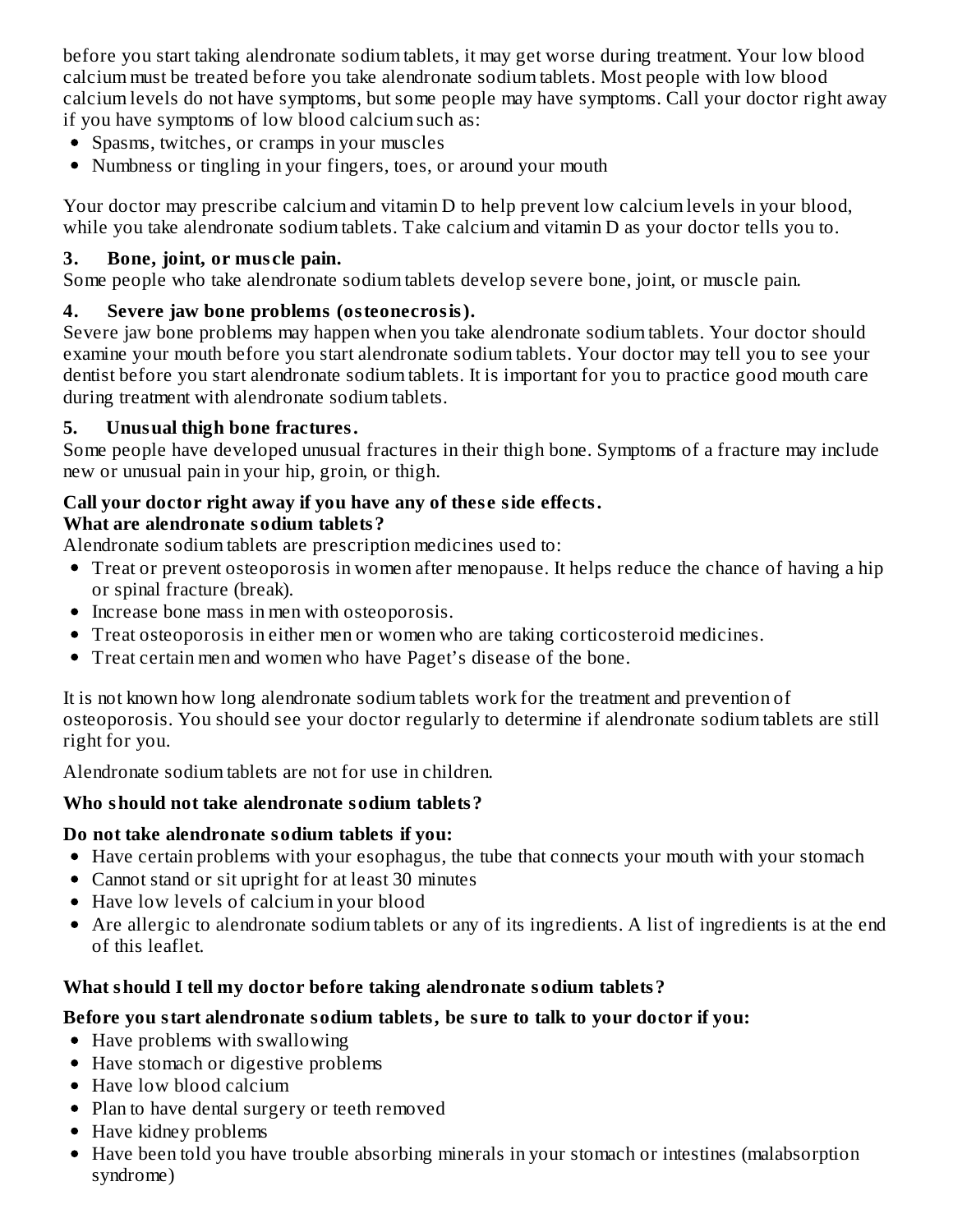- Are pregnant, or plan to become pregnant. It is not known if alendronate sodium tablets can harm your unborn baby.
- Are breastfeeding or plan to breastfeed. It is not known if alendronate sodium passes into your milk and may harm your baby.

Especially tell your doctor if you take:

- antacids
- aspirin
- Nonsteroidal Anti-Inflammatory (NSAID) medicines

**Tell your doctor about all the medicines you take,** including prescription and non-prescription medicines, vitamins, and herbal supplements. Certain medicines may affect how alendronate sodium tablets work.

Know the medicines you take. Keep a list of them and show it to your doctor and pharmacist each time you get a new medicine.

# **How should I take alendronate sodium tablets?**

- Take alendronate sodium tablets exactly as your doctor tells you.
- **Alendronate sodium tablets work only if taken on an empty stomach.**
- Take alendronate sodium tablets, **after** you get up for the day and **before** taking your first food, drink, or other medicine.
- Take alendronate sodium tablets while you are sitting or standing.
- **Do not chew or suck on a tablet of alendronate sodium.**
- Swallow alendronate sodium tablet with a full glass (6 to 8 ounces) of plain water only.
- **Do not** take alendronate sodium tablets with mineral water, coffee, tea, soda, or juice.
- If you take **Alendronate Sodium Tablets Daily**:

● Take 1 alendronate sodium tablet one time a day, every day **after** you get up for the day and **before** taking your first food, drink, or other medicine.

# If you take **Once Weekly Alendronate Sodium Tablets**:

• Choose the day of the week that best fits your schedule.

● Take 1 dose of alendronate sodium tablets every week on your chosen day **after** you get up for the day and **before** taking your first food, drink, or other medicine.

After swallowing alendronate sodium tablet, wait at least 30 minutes:

- Before you lie down. You may sit, stand or walk, and do normal activities like reading.
- Before you take your first food or drink except for plain water.
- Before you take other medicines, including antacids, calcium, and other supplements and vitamins.

### **Do not lie down for at least 30 minutes after you take alendronate sodium tablets and after you eat your first food of the day.**

If you miss a dose of alendronate sodium tablets, do not take it later in the day. Take your missed dose on the next morning after you remember and then return to your normal schedule. Do not take 2 doses on the same day.

If you take too much alendronate sodium tablets, call your doctor. Do not try to vomit. Do not lie down.

# **What are the possible side effects of alendronate sodium tablets?**

Alendronate sodium tablets may cause serious side effects.

See **"What is the most important information I should know about alendronate sodium tablets?"**

# **The most common side effects of alendronate sodium tablets are:**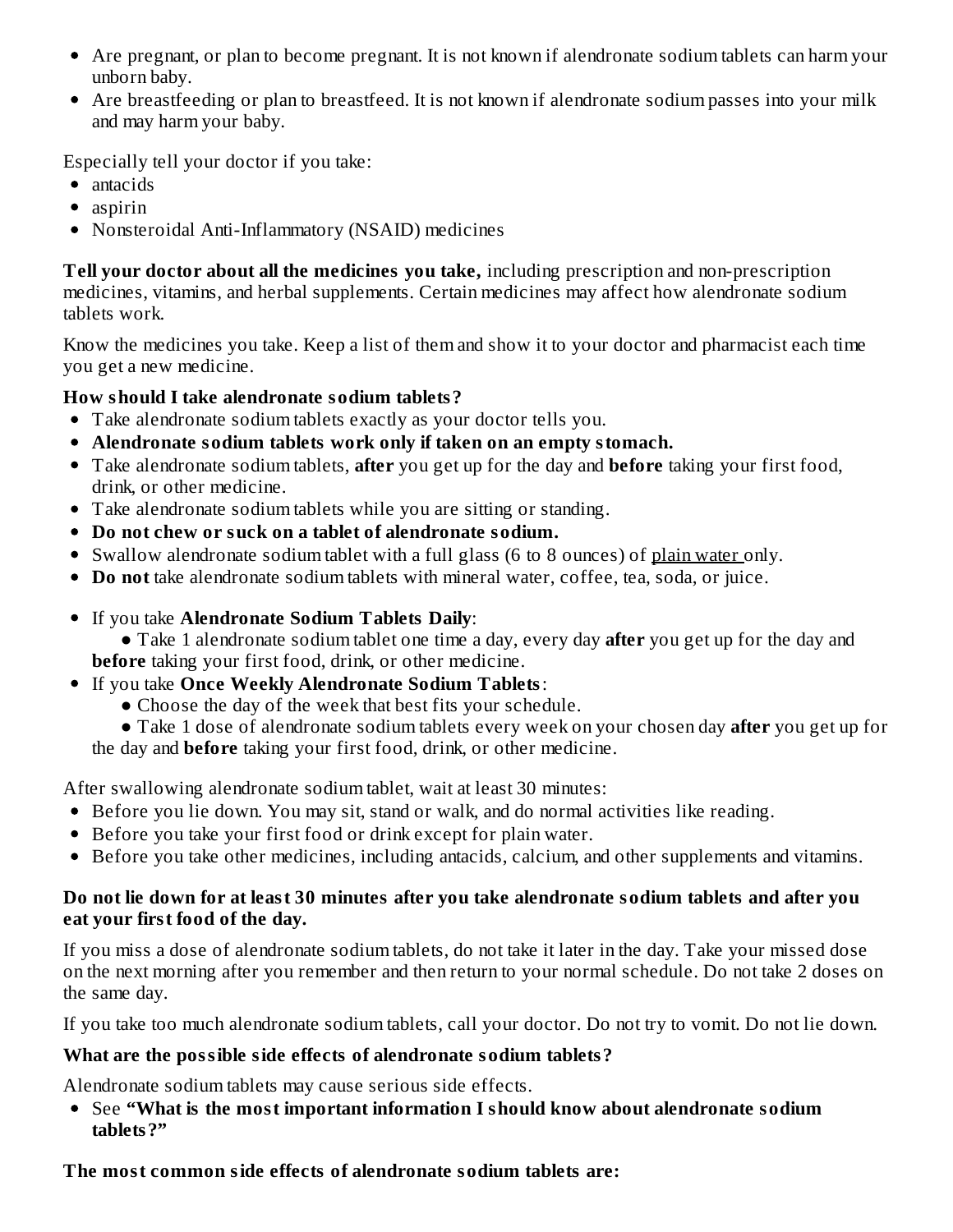- Stomach area (abdominal) pain
- Heartburn
- Constipation
- Diarrhea
- Upset stomach
- Pain in your bones, joints, or muscles
- Nausea

You may get allergic reactions, such as hives or swelling of your face, lips, tongue, or throat.

Worsening of asthma has been reported.

Tell your doctor if you have any side effect that bothers you or that does not go away.

These are not all the possible side effects of alendronate sodium tablets. For more information, ask your doctor or pharmacist.

Call your doctor for medical advice about side effects. You may report side effects to FDA at 1-800- FDA-1088.

# **How do I store alendronate sodium tablets?**

- Store alendronate sodium tablets at 20° to 25°C (68° to 77°F); excursions permitted to 15° to 30°C  $(59° to 86° F).$
- Keep alendronate sodium tablets in a tightly closed container.

# **Keep alendronate sodium tablets and all medicines out of the reach of children.**

# **General information about the safe and effective us e of alendronate sodium tablets.**

Medicines are sometimes prescribed for purposes other than those listed in a Medication Guide. Do not use alendronate sodium tablets for a condition for which it was not prescribed. Do not give alendronate sodium tablets to other people, even if they have the same symptoms you have. It may harm them.

This Medication Guide summarizes the most important information about alendronate sodium tablets. If you would like more information, talk with your doctor. You can ask your doctor or pharmacist for information about alendronate sodium tablets that is written for health professionals.

For more information, call 1-800-272-5525.

# **What are the ingredients in alendronate sodium tablets?**

Active ingredient: alendronate sodium

Inactive ingredients: microcrystalline cellulose, lactose monohydrate, croscarmellose sodium, and magnesium stearate.

Distributed by: Actavis Pharma, Inc. Parsippany, NJ 07054 USA

Made in Malta

Revised: December 2014 RMC 20957

This Medication Guide has been approved by the U.S. Food and Drug Administration.

# **Package Labeling**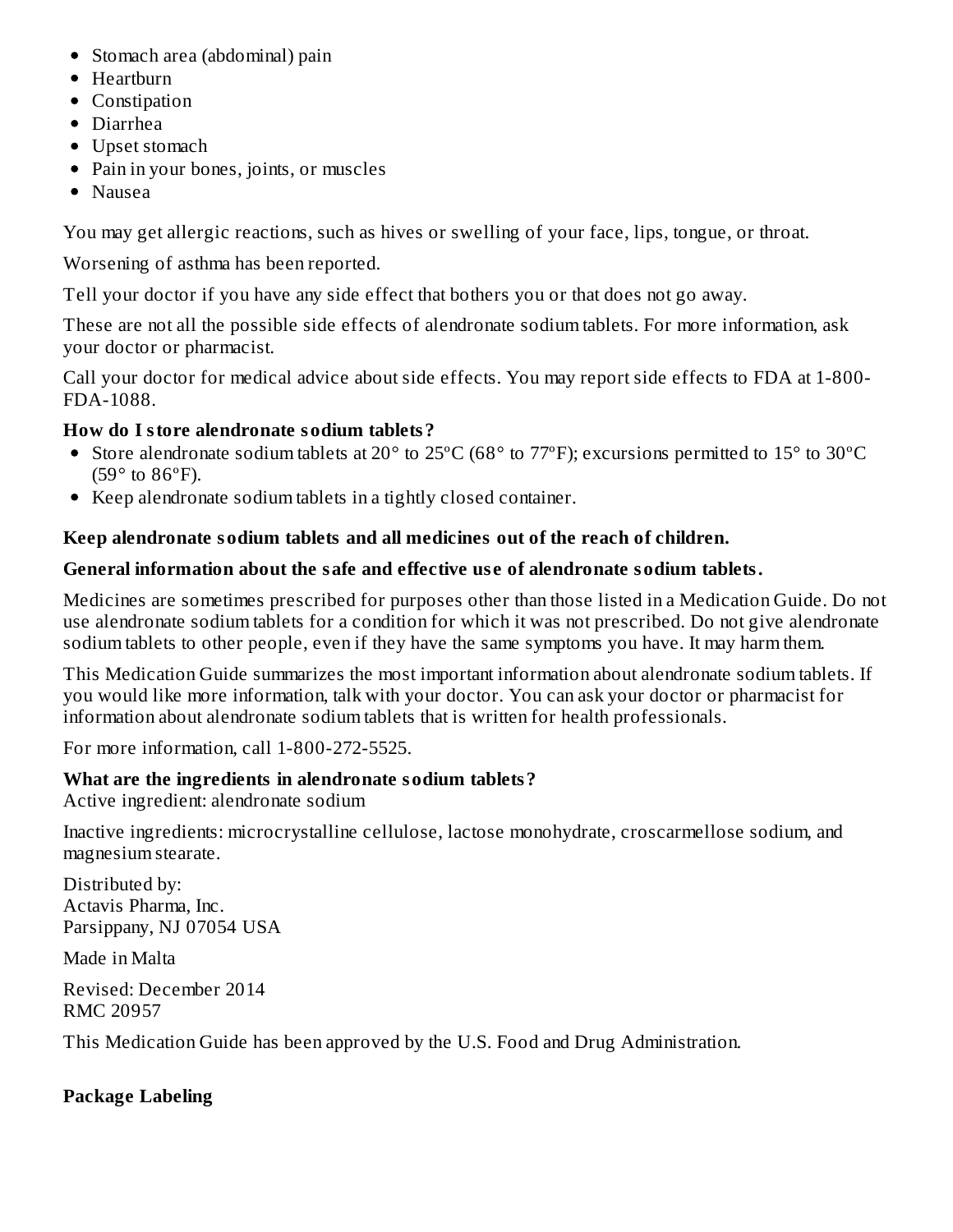| CITY OF HOUSTON PHARMACY COMMERCE - LHD<br>3301 COMMERCE 832-395-0244<br>HOUSTON, TX 77003 |
|--------------------------------------------------------------------------------------------|
|--------------------------------------------------------------------------------------------|

DR.

# **NAME**

TAKE ONE TABLET ONCE WEEKLY ON AN EMPTY STOMACH WITH A FULL GLASS OF WATER. TOME 1 TAB 1 VEZ POR SEMANA EN ESTOMAGO VACIO. TOME C/ VASO LLENO DE AGUA.<br>ALENDRONATE SODIUM TABS 70 MG #4<br>WATSON PKG BY WP/TB WATSON PKG BY WP/TB

Expire: 06/30/2016 Control: 918153AA

# **ALENDRONATE SODIUM** alendronate sodium tablet **Product Information Product T ype** HUMAN PRESCRIPTION DRUG **Ite m Code (Source )** NDC:556 9 5-0 12(NDC:16 252-6 0 1) **Route of Administration** ORAL **Active Ingredient/Active Moiety Ingredient Name Basis of Strength Strength ALENDRONATE SODIUM** (UNII: 2UY4M2U3RA) (ALENDRONIC ACID - UNII:X1J18R4W8 P) ALENDRONIC ACID 70 mg **Inactive Ingredients Ingredient Name Strength CELLULOSE, MICROCRYSTALLINE** (UNII: OP1R32D6 1U) **LACTOSE MONOHYDRATE** (UNII: EWQ57Q8 I5X) **CROSCARMELLOSE SODIUM** (UNII: M28OL1HH48 ) **MAGNESIUM STEARATE** (UNII: 70 0 9 7M6 I30 ) **Product Characteristics**